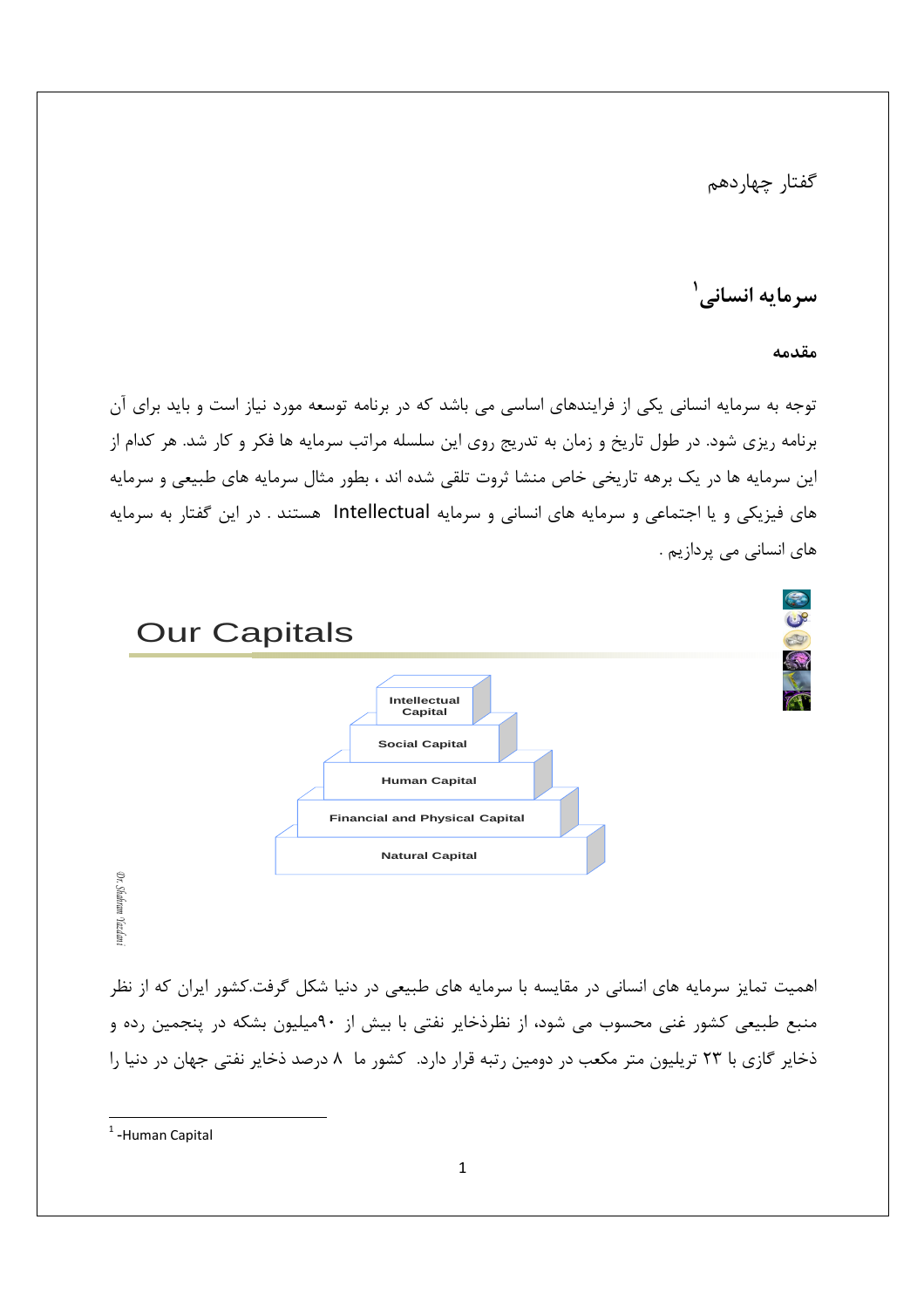دارا می باشد و با تولید فعلی که ۴–۵٪ از تولید نفت در جهان می باشد تقریبا ۶۹ سال ذخایر نفت قابل برداشت را داریم و در مقایسه با کشور تگزاس آمریکا ۱۸ سال یا برنت شمال اروپا که ۸ سال دارند،این ۶۹ سال اهمیت دارد .

T

 $\mathbb{C}$ 

#### Crude Oil Reserves, Production and R/P

|               | Reserves<br><b>Billion Barrel</b> | Share in<br>World Total | Production<br>1.000 B/D | Share in<br>World Total | Recoverable<br>Years |
|---------------|-----------------------------------|-------------------------|-------------------------|-------------------------|----------------------|
| North America | 63.7                              | 6.2                     | 13.700                  | 19.1                    | 18.8                 |
| Latin America | 89.5                              | 8.7                     | 6.690                   | 9.3                     | 37.7                 |
| Europe        | 20.6                              | 2.0                     | 6.975                   | 9.7                     | 8.3                  |
| Russia        | 48.6                              | 4.7                     | 6.180                   | 8.6                     | 21.8                 |
| Iran          | 89.7                              | 8.7                     | 3,550                   | 4.9                     | 69.9                 |
| Iraq          | 112.5                             | 10.9                    | 2.580                   | 3.6                     | 119.5                |
| Kuwait        | 96.5                              | 9.3                     | 2.025                   | 2.8                     | 130.6                |
| Saudi Arabia  | 263.5                             | 25.5                    | 8.595                   | 12.0                    | 87.5                 |

برای مثال در ذخایر گاز که ۱۵ درصد از ذخایر گازی جهان در ایران می باشد که از نظر سهم ایران در تولید حدود ۲ درصد گاز طبیعی تولیدی در دنیا می باشد . با تولید فعلی ۴۳۸ سال ذخایر گاز قابل برداشت و استفاده داریم. این مسئله دارای اهمیت است چرا که این ذخیره گازی در آمریکای شمالی ۹ سال و یا در اروپا ۱۸ سال است که اهمیت آن در طول یک و دو دهه آینده مشخص و معلوم می شود .

#### Natural Gas Reserves, Production and R/P

|               | Reserves<br><b>TCM</b> | Share in<br>World Total | Production<br><b>BCM/D</b> | Share in<br>World Total | Recoverable<br>Years |
|---------------|------------------------|-------------------------|----------------------------|-------------------------|----------------------|
| North America | 7.3                    | 5.0                     | 740                        | 31.8                    | 9.9                  |
| Latin America | 6.3                    | 4.3                     | 95                         | 4.1                     | 66.2                 |
| Europe        | 5.1                    | 3.5                     | 282                        | 12.1                    | 18.2                 |
| Russia        | 48.1                   | 32.9                    | 551                        | 23.7                    | 87.4                 |
| Iran          | 23.0                   | 15.7                    | 52                         | 2.3                     | 438.1                |
| Iraq          | 3.1                    | 2.1                     | $\Omega$                   | $\Omega$                | -----                |
| Qatar         | 8.5                    | 5.8                     | 24                         | $\overline{ }$          | 353.8                |
| Saudi Arabia  | 5.8                    | 4.0                     | 46                         | $\mathfrak{p}$          | 125.3                |

*Dr. Shahram Yazdani* Dr. Shahram Yazdan

*Dr. Shahram Yazdani*

Dr. Shahram Yazdan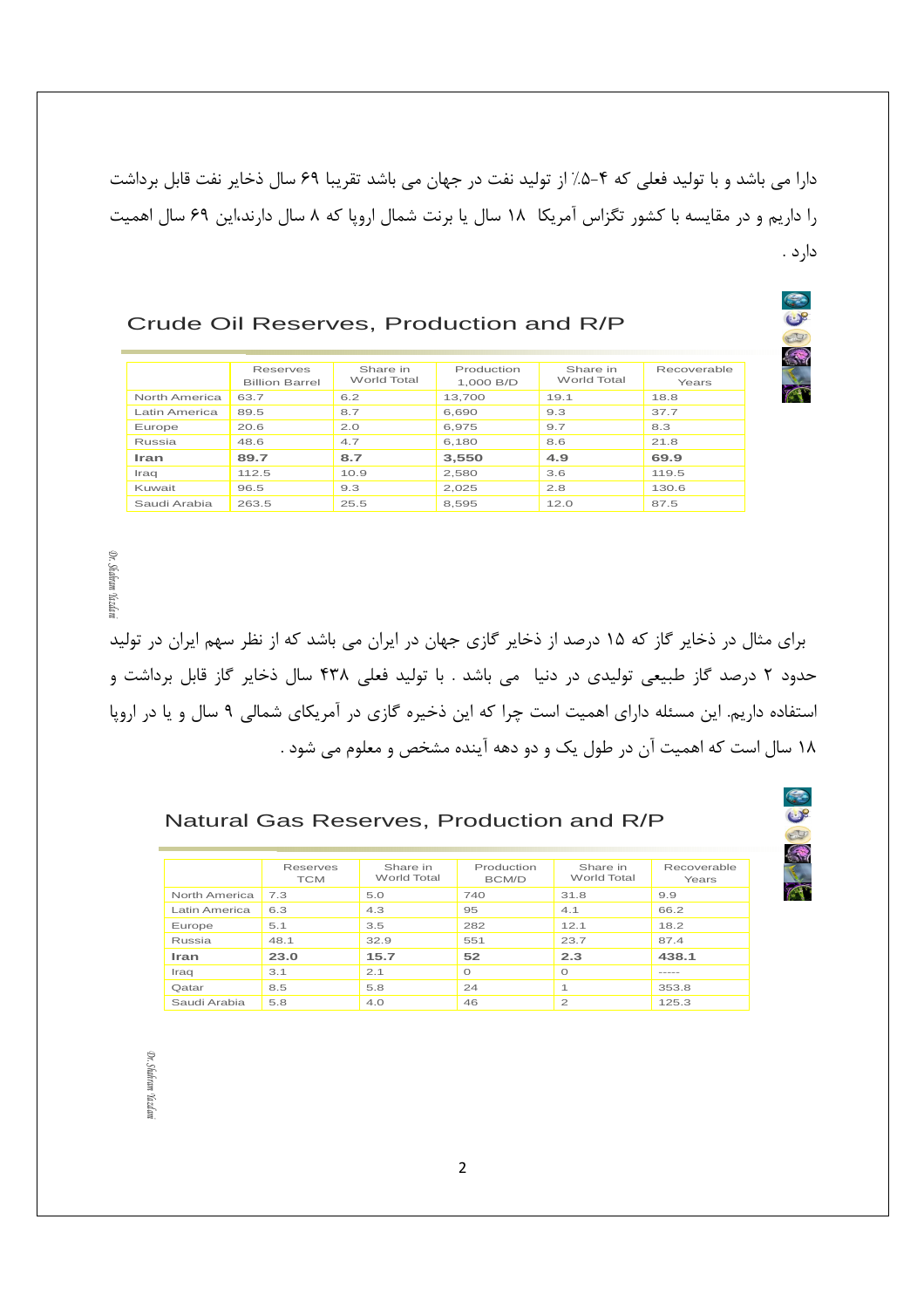از ۱۸ کشوری که مبدع تکنولوژی هستند ،هر ۱۸ کشوردر طی دوره زمانی ۲۰ ساله نرخ رشد اقتصادی مثبت با نرخ متوسط ١/٧٪ داشته اند . این آمار قبل از رکود اقتصادی اخیر می باشد.از ٢۴ کشوری که تولید کننده مصنوعات هستند و این مصنوعات فن آوری بالا <sup>۲</sup> نیستند ، ۲۳ کشور (بعنوان مثال در کشور ترکیه) نرخ مثبت رشد معادل ٢/٧٪ رشد متوسط در سال را دارا هستند. در کشورهای صادر کننده سوخت ، نفت و گاز از ١٣ کشور ۲ کشور یک نرخ متوسط رشد را در دو دهه گذشته داشته اند و در بقیه ۱۳ کشور نرخ متوسط رشد منفی ۱/۵٪ بوده است. این موضوع به این معناست که داشتن منابع باعث داشتن نرخ رشد اقتصادی مثبت در طی دو دهه اخیر نشده است.

|                             | Countries that grew<br>in GDP per capita | Average annual growth<br>in GDP per capita (%) |
|-----------------------------|------------------------------------------|------------------------------------------------|
| Technology innovators       | 18 out of 18                             | 1.7                                            |
| <b>Transition countries</b> | 4 out of 12                              | $-1.7$                                         |
| Fuel exporters              | 2 out of 13                              | $-1.5$                                         |
| Manufacturing exporters     | 23 out of 24                             | 2.7                                            |
| <b>Commodity exporters</b>  | 29 out of 61                             | $-0.1$                                         |

Economic growth rates by country group, 1980-98

# **Shahram** Yazda

تحلیل های زیادی روی این موضوع انجام شده است . در مقایسه ای ترکیبی بین کشور ایران با دیگر کشورها (از جمله مصر ، مراكش و تونس يا كشورهاي شاخ آفريقا كه با وجود نداشتن پايه قوي ، در نظام نوآورانه ملي سرمایه گذاری خوبی کرده اند) راجع به نسبت سهم میزان صادرات از منابع طبیعی و تولیدات نشان داده شده است که در کشور ایران این عدد به ترتیب ۹۱ و ۹ بوده و برعکس آن در ترکیه ۲۵و ۷۵ می باشد ، یا در کشوری مثل مراکش ۶۵ و ۳۵ است .این اعداد باید برای ما تکان دهنده باشند. کشورهایی که نظام نوآوری دارند، سهم کالاهای با فن آوری بالا را هم زیادتر می کنند.یعنی مثلا از ۳۸٪ چند درصد با فن آوری بالا هست ( R&D intensity بالايي دارد) . پس در اينجا دو تا نسبت اهميت دارند ، اول نسبت درآمد يا صادراتي كه داریم بر اساس چیزهاییکه ساخته ایم به آنچه که از زمین استخراج و برداشت کرده ایم . دوم این که چه میزان

 $2$ -Hightech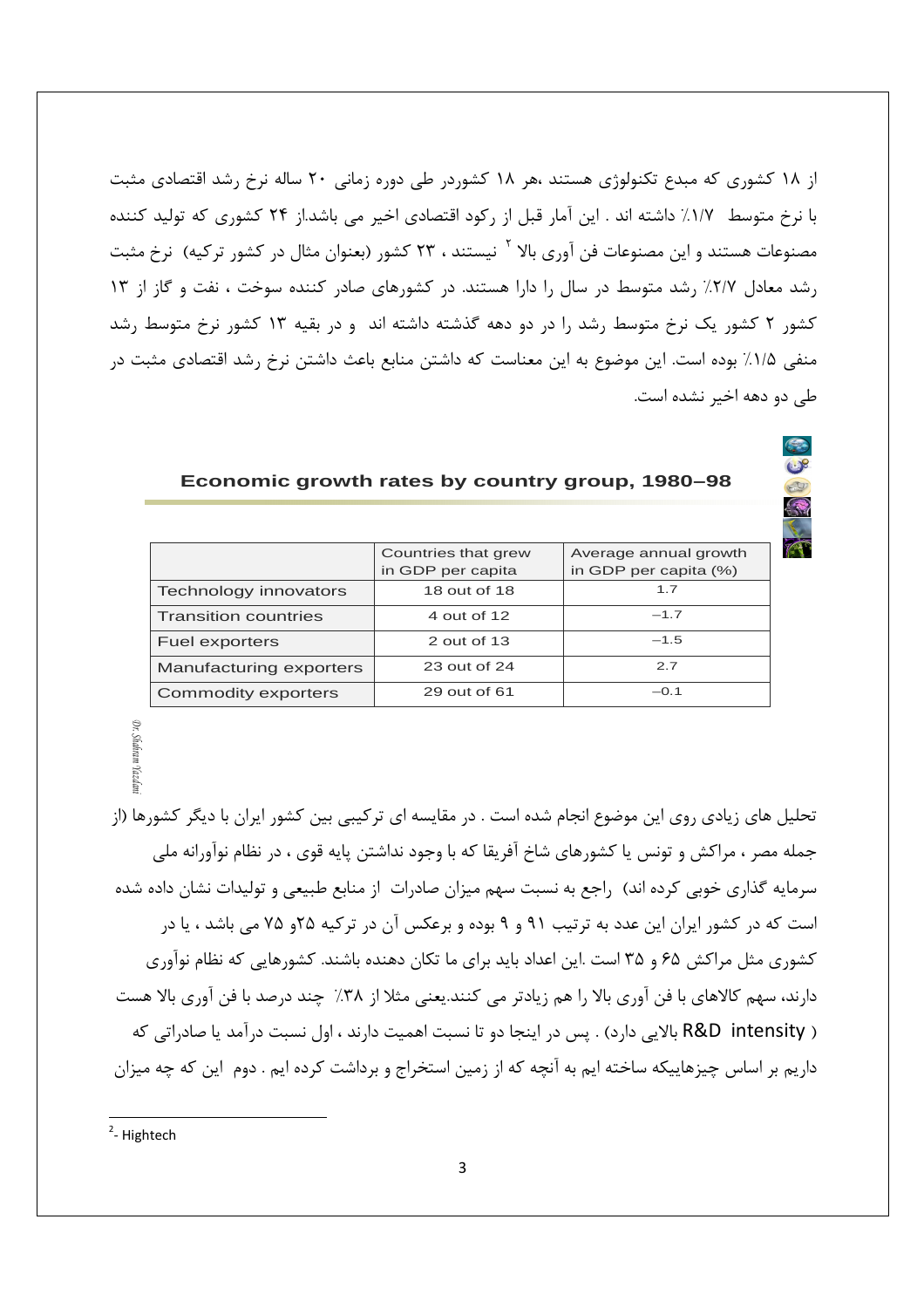از چیزهایی که ساخته ایم با فن آوری بالا هستند. در باره این دو نسبت همیشه تلاش انجام می شود وهمیشه رقابت وجود دارد.

| <b>Percent of Total Exports</b> |                     |                       |  |  |  |
|---------------------------------|---------------------|-----------------------|--|--|--|
|                                 | Primary<br>Products | Manufactured<br>Goods |  |  |  |
| Iran                            | 91                  |                       |  |  |  |
| Egypt                           | 62                  | 38                    |  |  |  |
| Turkey                          | 25                  | 75                    |  |  |  |
| Morocco                         | 65                  | 35                    |  |  |  |
| Tunisia                         | 22                  | 78                    |  |  |  |

Dr. Shaintar

کشورهای آپک هم از نظر رشد اقتصادی وضعیت خوبی ندارند و رشد اقتصادی آنها منفی است مثل کشور لیبی که با ً منفی ۲ درصد یا کشور قطر منفی ۶ درصد رشد اقتصادی روبرو است . البته باید این را بدانیم که این وضعیت رشد اقتصادی تنها به کشور های آیک ختم نمی شود ، بلکه این مسئله در ۶۵ کشور از جاهای مختلف دنیا که از نظر منابع طبیعی غنی هستند دیده می شود. مثل کشور نروژ در شمال اروپا که سهم تولیدات آن از منابع طبیعی خیلی بیشتر از کشورهای اطراف آن مانند سوئد می باشد. در این کشورها شاخص های رشد توسعه اقتصادی خیلی درخشان نیستند . تقریبا ۴ تا از این ۶۵ کشور توانسته اند سرمایه گذاری خارجی قابل ملاحظه اي بالاي GDP/۲۵ و يا رشد اقتصادي ۴٪ داشته باشند ، پس وجود منابع طبيعي بطور كلي ( نفت و غیر نفت) یک عارضه محسوب می باشد. در ۸۵ کشور در دنیا تحلیلی شد و رشد اقتصادی را با میزان وجود سرمایه طبیعی بررسی کردند . یک شیب منفی با ضریب هبستگی آن 0/64- نشان داد هرچه سهم ثروت یک کشور از منابع طبیعی بیشتر باشد ، رشد اقتصادی آن منفی تر است. این یک واقعیت است و شواهد نشان می دهد به ازای هر ۱۰ درصد سهم ثروت هر کشور از منابع طبیعی ، ۱ درصد در سال از رشد اقتصادی کم می شود که این عدد کمی نیست و حال در مقایسه با کشور ایران که سهم ثروت ۹۰ درصدی از منابع طبیعی دارد جای تأمل دارد .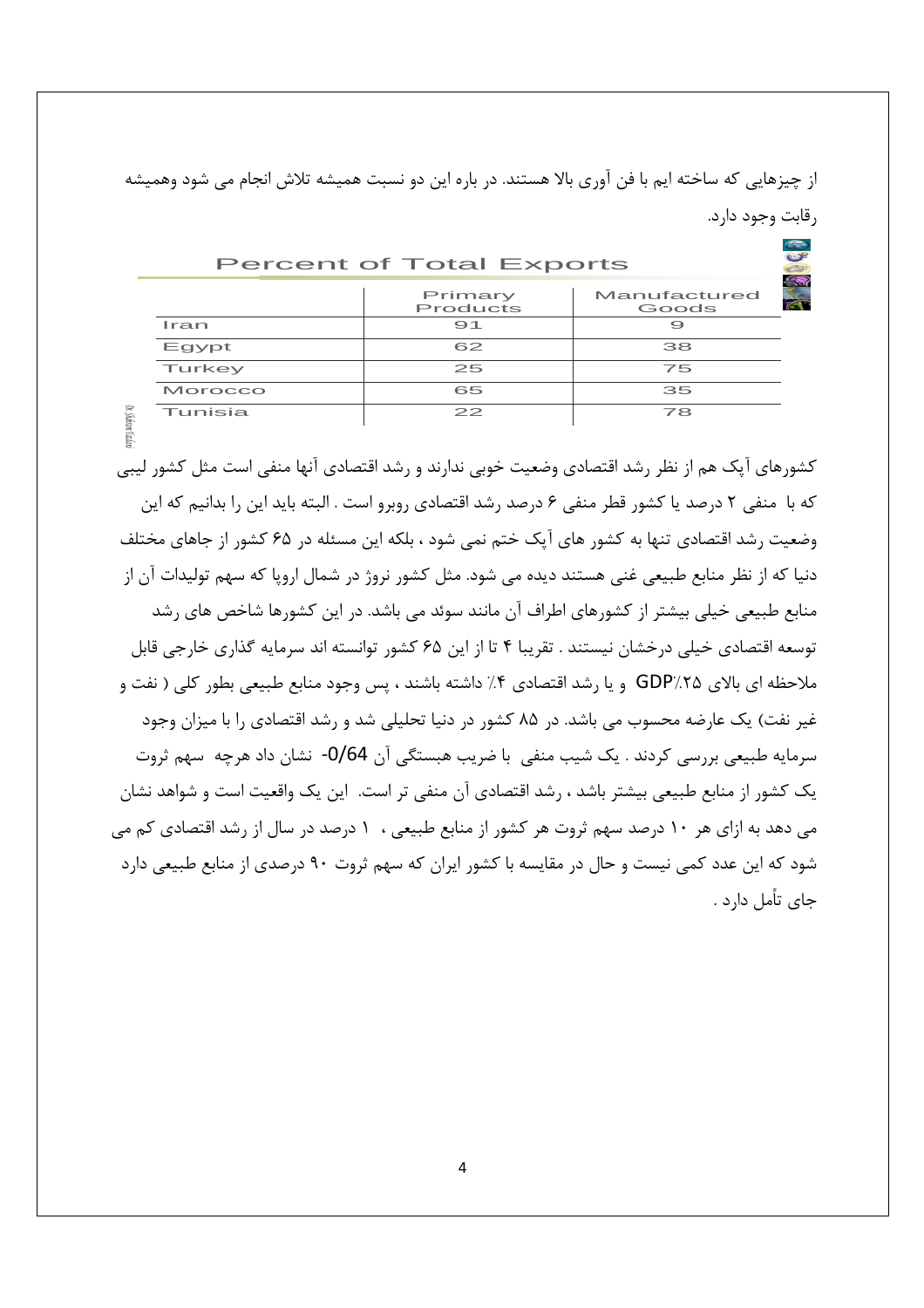

شفافیت دولت در پاسخگوبودن به منابع

دولت ها در رابطه با سیاست های کشورشان به خصوص سیاست های مالی در پاسخگویی به مردمشان ، چه اندازه شفافیت دارند؟ هر چه یک کشور از نظر منابع طبیعی ثروتمند تر باشد شفافیت در دولت کم تر است . به خصوص اگر درآمد کشور از منابع طبیعی باشد پاسخگویی دولت به مردم باز هم کمتر است و بالعکس اگر درآمد هر کشور از مردم آن کشور ( مالیات) تامین شود شفافیت و پاسخگویی به مردم زیاد است . شواهد نشان می دهد به ازای هر ۱۰ درصد سهم درآمدی از منابع طبیعی ، ۴ درصد از شاخص شفافیت و پاسخگویی به مردم کم می شود.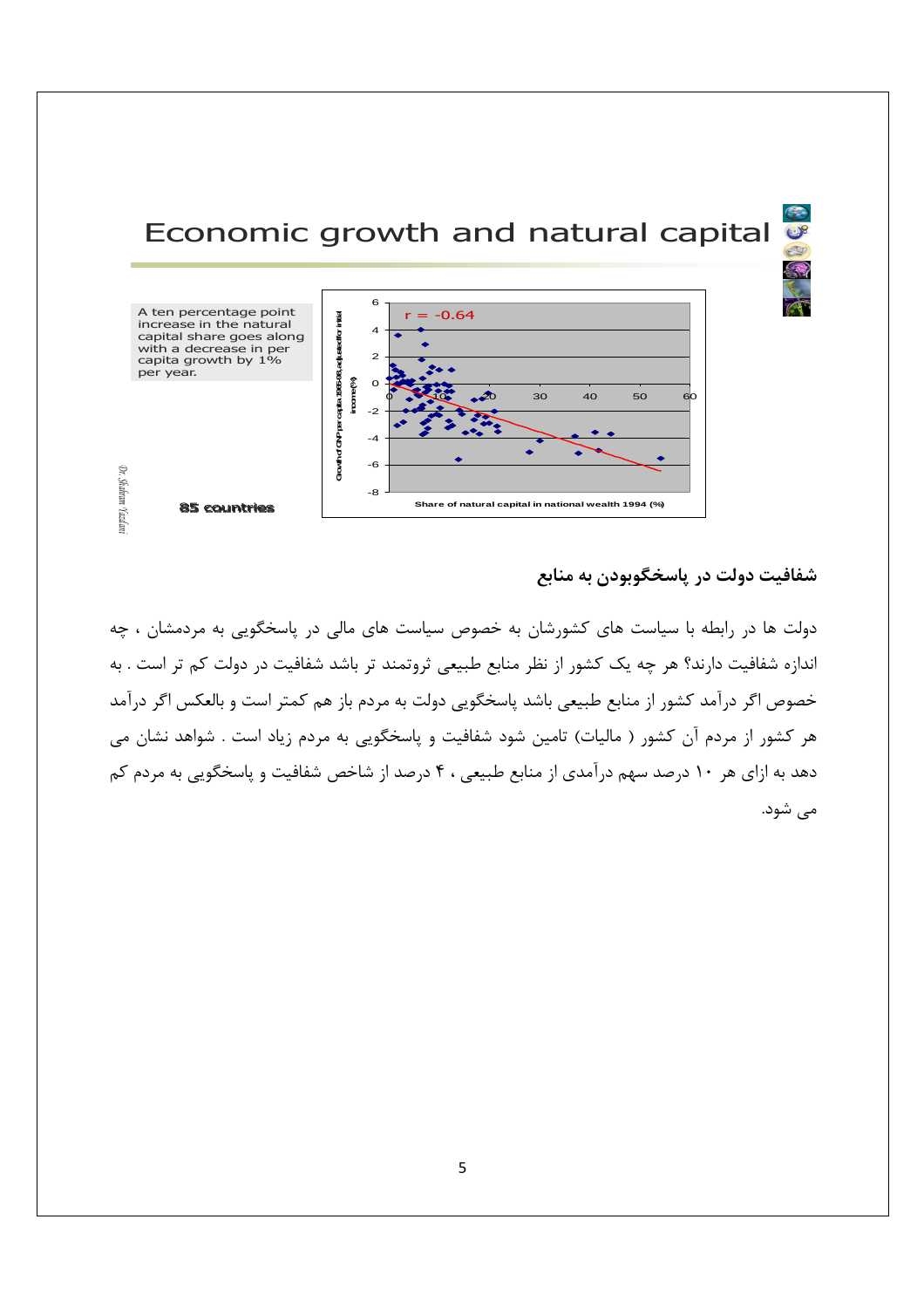

2



در بررسی انجام شده بین ۶۰کشور مشاهده کردند که هرچه سهم ثروت کشور ها از منابع طبیعی بیشتر باشد میزان فساد نیز بیشتر خواهدبود و نیز دیده شد که به ازای هر ۱۰ درصد افزایش سهم ثروت کشورها از منابع طبیعی ، 1/3 درصد امتیاز شاخص فساد<sup>۳</sup> افزایش پیدا می کند . در نتیجه زمانی دچار فساد می شویم که ياسخگو نباشيم و شفافيت نداشته باشيم. . وقتي از يک درب سرمايه طبيعي <sup>۴</sup> وارد شود ، سرمايه اجتماعي <sup>۵</sup>از درب دیگر خارج می شود که البته در مورد علل آن بحث و نقد خواهیم داشت.

- -Corruption index
- $4$  -Natural capital
- $5$  -Social capital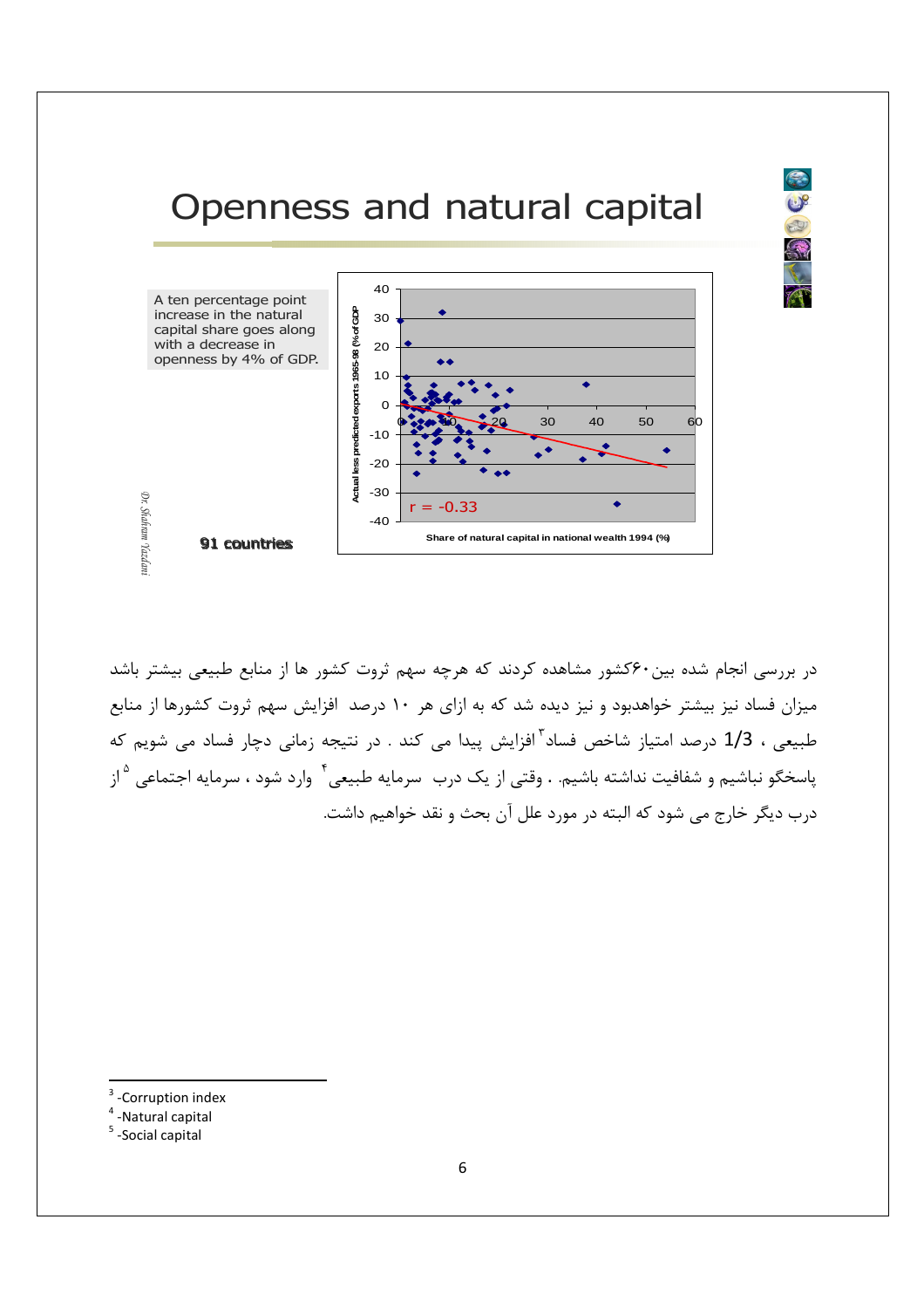## Corruption and natural capital

EU



در ۹۰ کشور مطالعه ای انجام گردیده و مشاهده شده است کشورهایی که منابع طبیعی بالایی دارند هزینه كمترى صرف تحصيلات مى كنند ، به عبارتى ارزش تحصيلات كم مى شود . در اين مورد خاص، ايران مستثنى می باشد. در این کشورها دیده شده است که به ازای هر ۱۸٪ افزایش در سهم منابع طبیعی کشورها ، ۱٪ هزینه ای که از سهم GMP برای تحصیلات می شود کاهش پیدا می کند. مثلا در ایران ۵۰ تا ۶ درصد از GMP روى تحصيلات هزينه مي شود.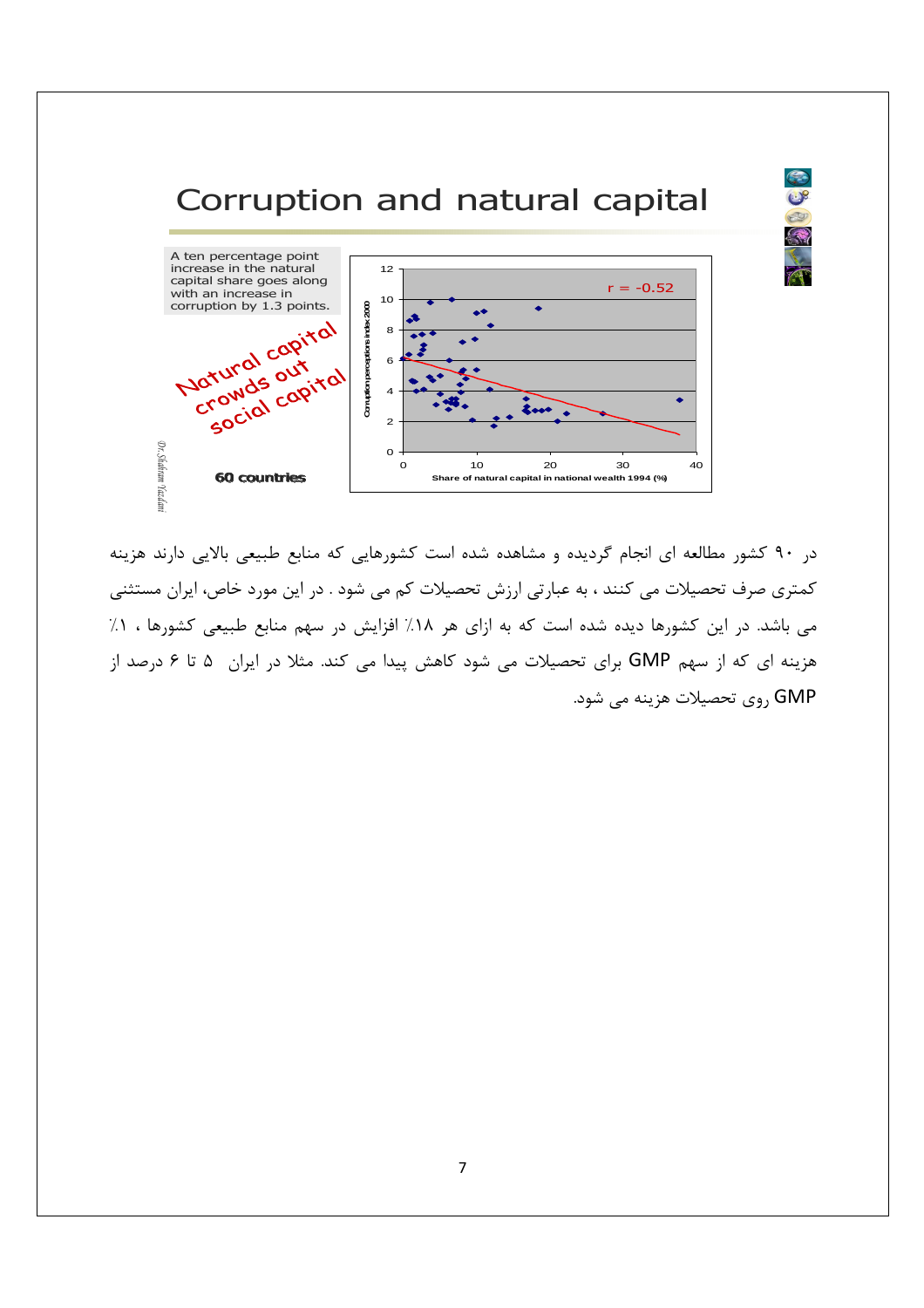

همین مطالعه در ۹۱ کشور در رابطه با ورود به تحصیلات دبیرستانی secondary enrolment و ارتباط آن با میزان سرمایه طبیعی انجام داده اند . نتیجه نشان داده است که به ازای هر ۵٪ افزایش سهم ثروت کشور از منابع طبیعی، ۱۰٪ کاهش در نرخ ثبت نام ثانویه وجود دارد. می توان گفت که با ورود منابع طبیعی از یک درب ، سواد از درب دیگر خارج خواهد شد.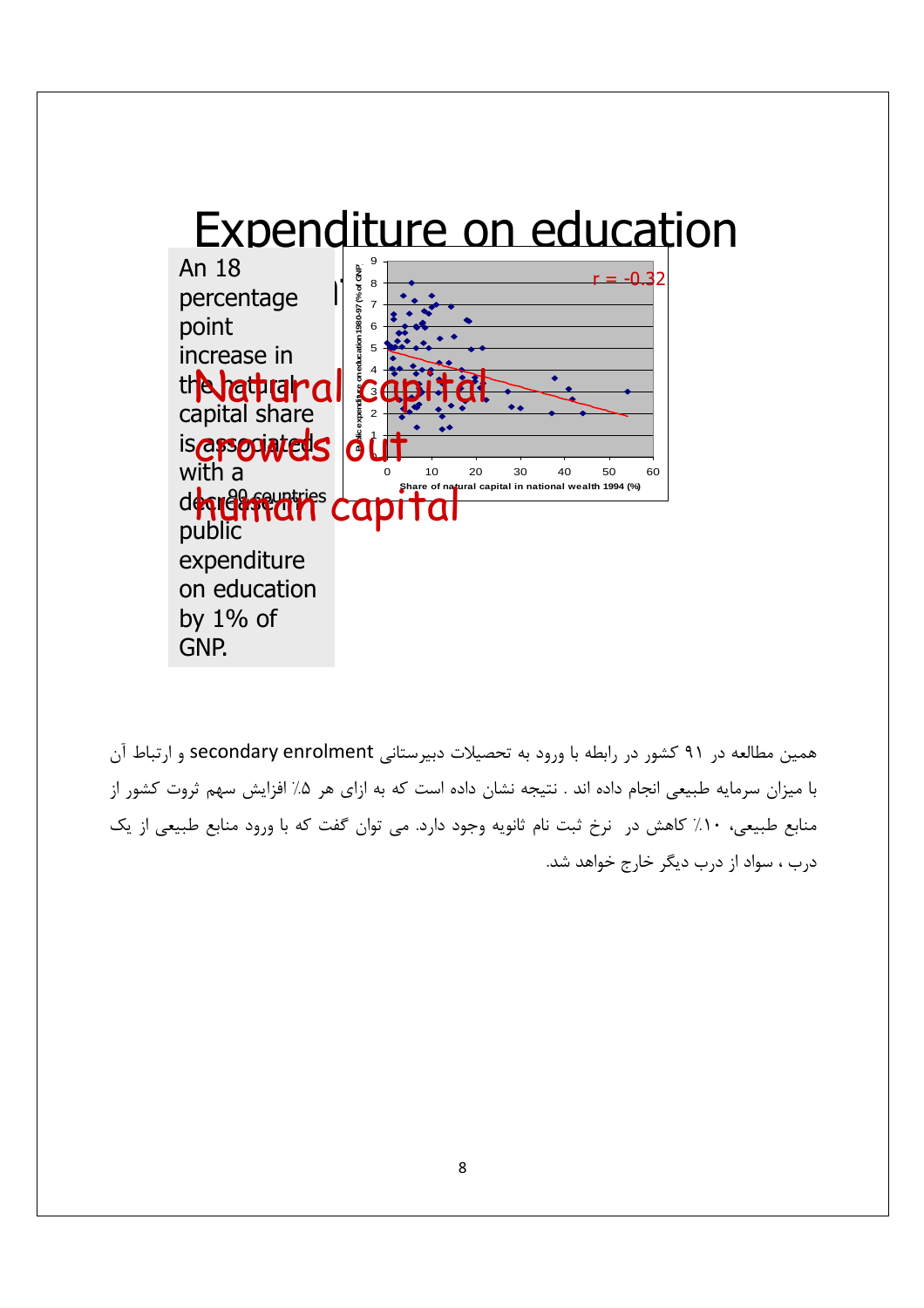#### Secondary enrolment and natural capital

 $C8$ E



#### Economic growth and education



از سوی دیگر مطالعاتی انجام شده که نشان میدهد بین آموزش و رشد اقتصادی ارتباط معکوس وجود دارد. اگر این مقایسه به مورد قبلی اضافه شود (هرچه تحصیلات دبیرستانی بیشتر شود رشد اقتصادی باضریب همبستگی ۶۹٪ بیشتر می شود) و در کنار هم قرار گیرد ، نشان می دهد که هر ۳۰٪ افزایش در تحصیلات دبیرستانی، ۱٪ رشد اقتصادی بیشتر می شود که عدد زیادی است.

در بررسیهای بعمل آمده دیده شده است که آموزش با منابع طبیعی ارتباط معکوس دارد ٍ ولی با رشد اقتصادی ارتباطي مثبت دارد پس در نتيجه رشد اقتصادي با منابع طبيعي ارتباط منفي خواهد داشت .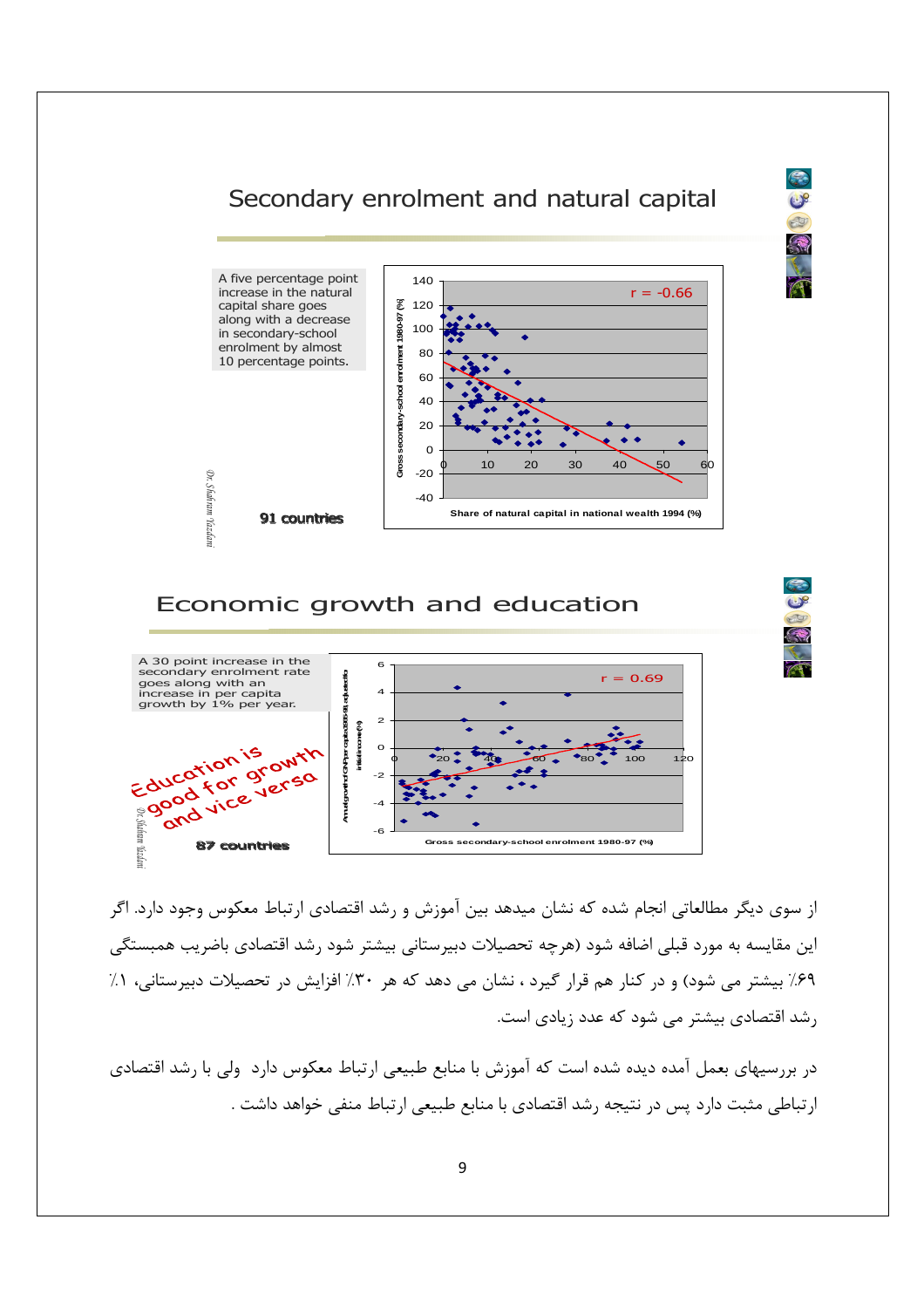

در مبحث سرمایه گذاری خارجی در کشورها ، مشاهده کردند که هرچه کشورها منابع طبیعی بیشتری داشته باشند سهم کمتری از تولید ناخالص ملی از طریق سرمایه گذاری خارجی را جذب می کنند و هر چه سهم سرمایه گذاری خارجی بیشتر باشد رشد اقتصادی بیشتر وجود دارد و یک ارتباط مثبت بین این دو وجود دارد و عدد قابل ملاحظه اي است كه هر ۵ درصد افزايش سرمايه گذار خارجي ۱٪ GDP را افزايش مي دهد.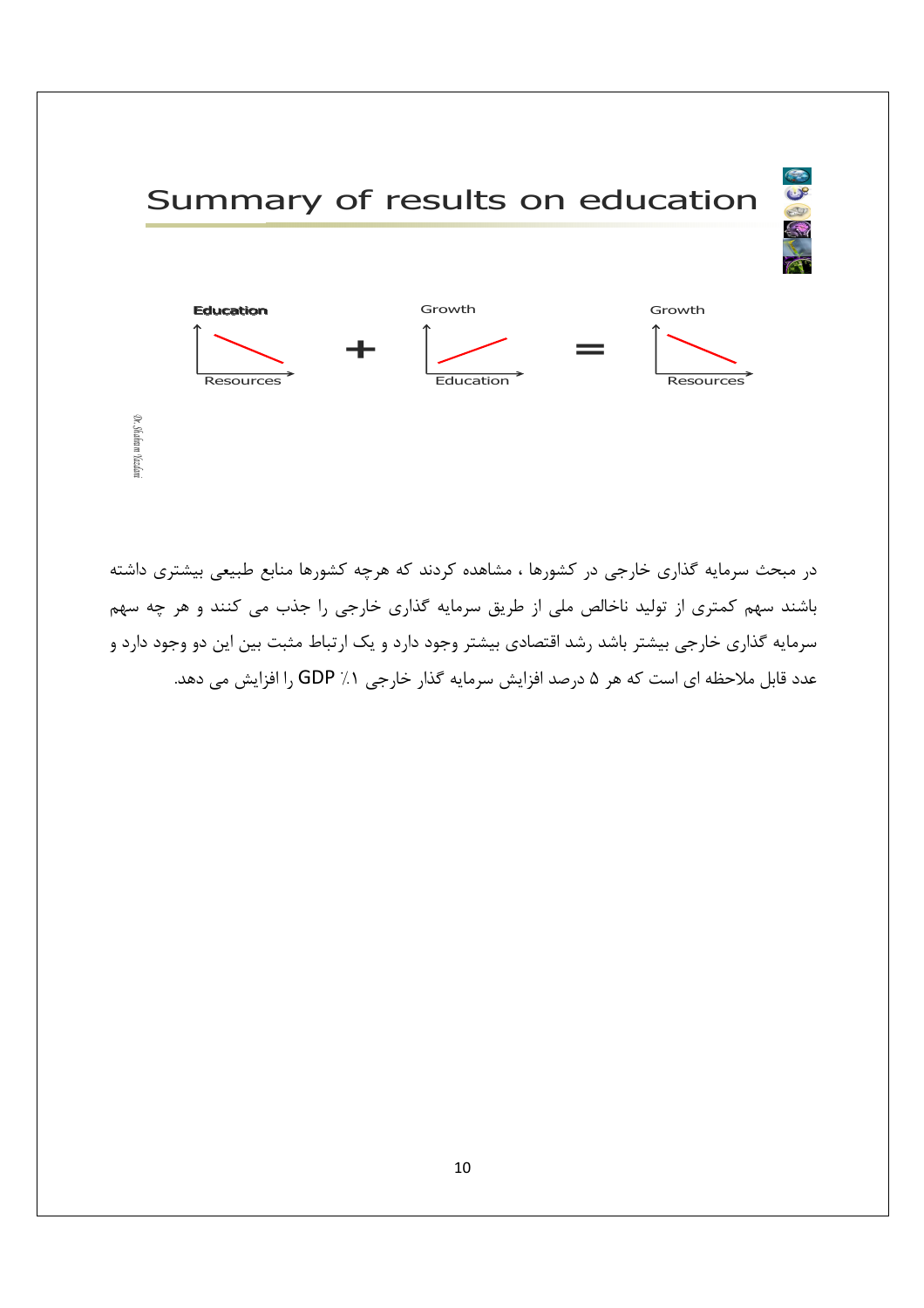# Investment and



حال اگر این دو ارتباط را با هم جمع زده شوند ، یعنی ارتباط بین سرمایه گذاری خارجی با منابع طبیعی که یک ارتباط منفی است و ارتباط بین سرمایه گذاری خارجی با رشد اقتصادی که یک ارتباط مثبتی است ، در مجموع نتيجه گرفته مي شود كه ارتباط بين منابع طبيعي و رشد اقتصادي يک ارتباط منفي خواهد بود .

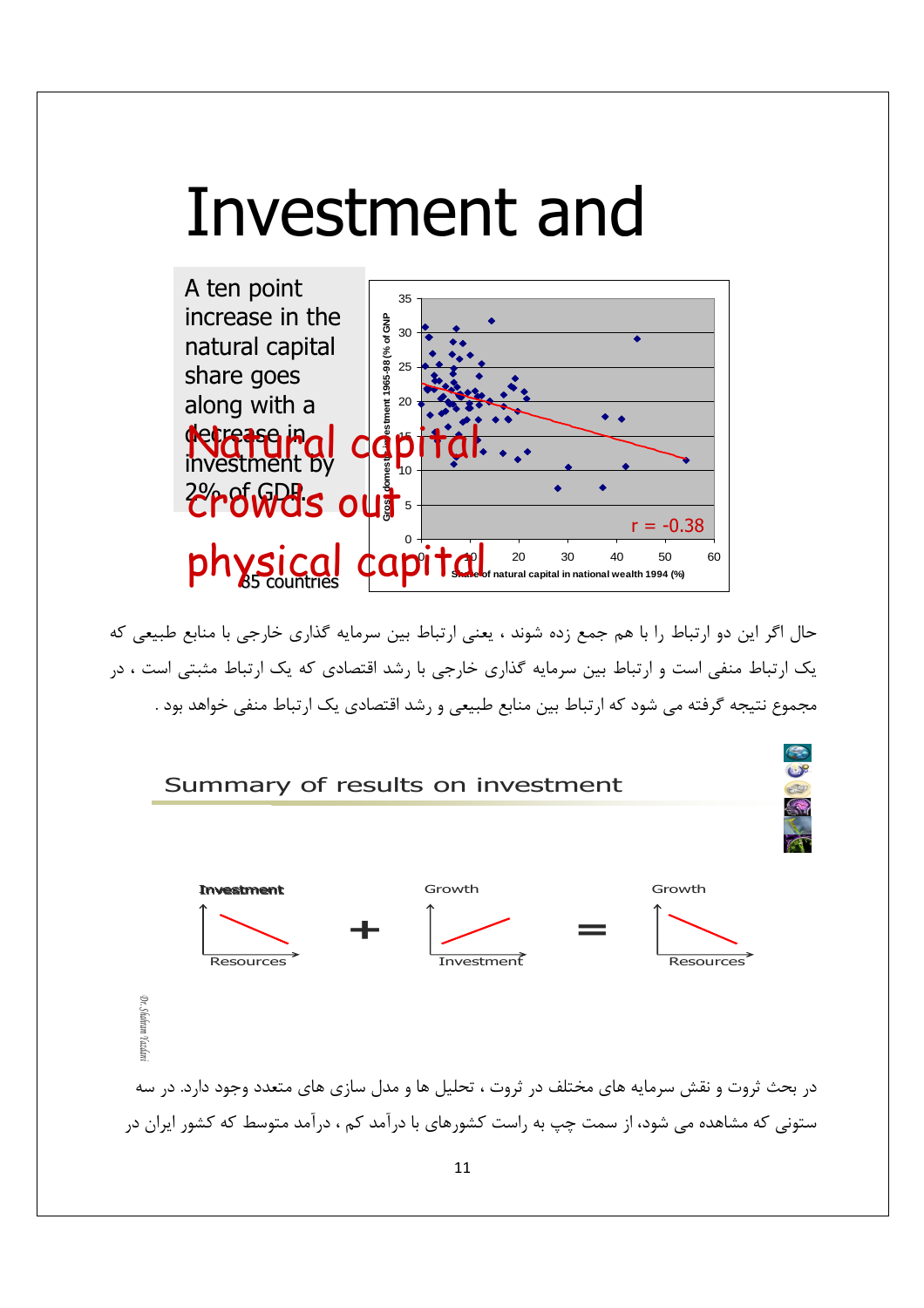این ستون قرار می گیرد و درآمد زیاد قرار دارند. در هر ستون سه بخش وجود دارد که ردیف پایین سهم کشورها از سرمایه تولیدی و ردیف وسط سهم کشورها از منابع طبیعی و ردیف بالا سهم کشورها از سرمایه های غیر محسوس و غیر ملموس می باشد. سرمایه های غیر محسوس مواردی مانند سرمایه اجتماعی و یا دانشی که در اذهان افراد یک کشور وجود دارد و یا نظم و قانون مداری که در یک جامعه وجود دارد ، هستند .

با مشاهده سطر وسط دیده می شود که هر چه کشورها از فقیر به غنی پیش می روند( چپ به راست) این سطر وسط که درآمد های حاصله از منابع طبیعی است کمتر می شود به عبارتی۲۶درصد، ۱۳ درصد و ۲ درصد در سه ستون می باشد و در مقابل سهم درآمدی آن ها از سرمایه های غیرملموس بیشتر خواهد شد و به ۸۰ درصد می رسد .در واقع نسبت درآمد حاصله از سرمایه های ملموس با سرمایه منابع طبیعی حدود ۴۰ به ۱ است که البته در کشورهای مختلف متفاوت خواهد بود.



# Shares of wealth by income group





- wealth **Natural capital** share declines with
	- income
- **In the poorest countries, natural capital** is more important than produced capital

Dr. Shahram Yazdanı *Dr. Shahram Yazdani*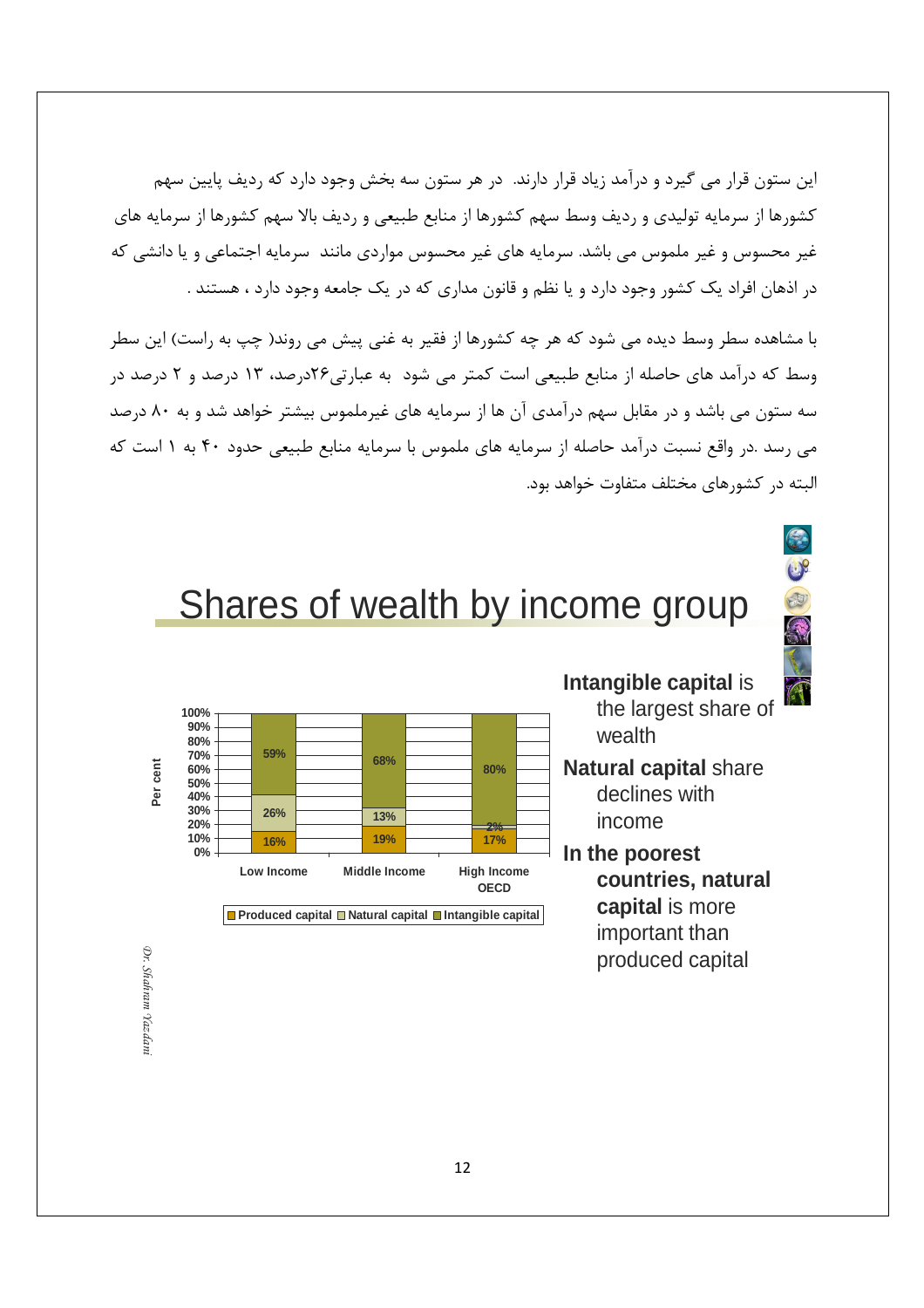در وهله اول ممکن است این ایده ایجاد شود که کشورهای توسعه یافته در زمان انقلاب صنعتی و صنعتی شدن منابع خود را سوزانده اند و در حال حاضر چیزی ندارند. اما متاسفانه این طور نیست .

در بررسی های انجام شده در رابطه با سرانه منابع طبیعی که مثلا هر شهروند چقدر درآمد یا ثروت نفتی دارد نشان داده شده است که در همان کشورهای توسعه یافته که مراحل صنعتی شدن ۱٫ طی کرده اند ، سهم یک شهروند در یک کشور توسعه یافته از ثروت منابع طبیعی خیلی بیشتر از کشورهای فقیر است . با توجه به این اگر سه تا از منابع یعنی زمین ، درخت یا چوب و قوت خاک زیر سطحی در نظر گرفته شود ، یک شهروند کشور توسعه یافته ۴۷۰۰ دلار ثروت از زمین دارد یا ۹۳۱ دلار ثروت از درخت دارد. ولی این عدد در کشور فقیر تر عدد پایین تری است . یعنی درست است که گفته می شود کشورهای توسعه یافته ۲درصد سهم از منابع طبیعی را دارند اما عدد۲٪ عدد کمی نیست . این ۲٪ نسبت به کل ثروت محاسبه می شود. این کشورها در فرایند توسعه توانسته اند کاری کنند که محیط شان از ثروتهای طبیعی تهی نشود و این ۲٪ کم نشده است.



در این بررسی ها با مشاهده اعداد و ارقام ذکر شده به این نتیجه می توان رسید که منابع طبیعی با خیلی از چیزهایی که دنبال آن هستیم و هدف قرار داده شده اند حداقل بطور آماری ارتباط منفی دارد. از سوی دیگر کشورهای توسعه یافته آن سهم از سرانه خود را که زیاد کرده اند از سرمایه های نامحسوس(مثل سرمایه های انسانی ، فکری و اجتماعی) |یجاد شده است . حال باید گفته شود که چطور افراد و کشورها با افزایش سرمایه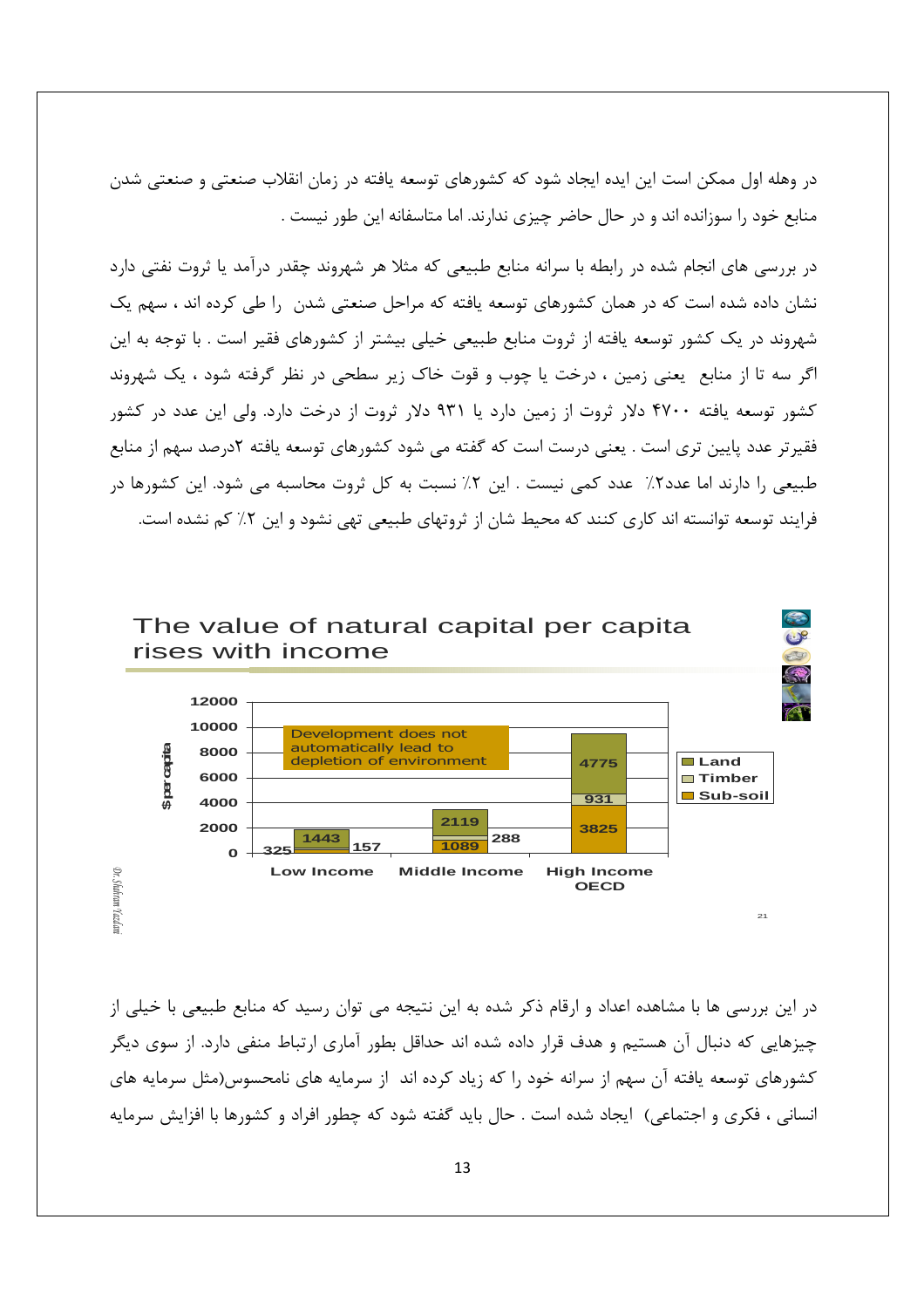های نامحسوس ثروت اندوزی کرده اند . طبق نمودار زیر از سال ۷۰ تا اواخر هزاره ، اندکس یا شاخصی که تر کیب دانش <sup>۲</sup> گفته می شود از محصولات صادراتی دنیا با این شیب وحشتناک اضافه شده است. بدین معنی



که ارزشی که در فکر و پیشرفت و توسعه (R&D) مربوط به یک کالا وجود دارد در مقابل آن ارزشی که در منابع فيزيكي آن كالا وجود دارد خيلي بيشتر شده است. بعنوان مثال قبلا ارزش يک شئي فولادي ۵۰٪ مربوط به ارزش فولاد می بود و ۵۰٪ هم ارزش ساخت آن می بود. ولی در حال حاضر اینطور نیست.مثلا وسیله ای که از پایه تولید فیزیکی آن کم ولی قیمت آن مثلا ۶۰۰ دلار می باشد . آن سهم از دانش که در یک شیئ صادراتی وجود دارد بسیار زیاد شده و رو به افزایش نیز می باشد یعنی در ارزش افزوده اقتصادی سهم ارزش دانشی در آن شئی بیشتر از سهم ارزش فیزیکی آن است. عمده ی ارزش افزوده ایجاد شده برای محصولاتی که در حال حاضر در دنیا خرید و فروش می شوند و سود حاشیه ای ایجاد میکند ، از فکر و دانش آن محصول است نه از منابع اوليه و خام محصول . پس حال كه اين دانش قسمت عمده ارزش افزوده اقتصادي را شكل مي دهد افرادي كه این دانش را در ذهن خود دارند و سرمایه آفرین هستند خود در جامعه سرمایه محسوب می شوند. شاید ۱۰۰ سال قبل دانش مستتر در ذهن این افراد زیاد بعنوان سرمایه محسوب نمی شد. این بحث ، مباحث قبلی را که سهم منابع نامحسوس یک کشور توسعه یافته نسبت به کشورهای فقیر ۴۰ به ۱ است را توجیه می کند . یس در ایجاد سرمایه های نامحسوس بحث آموزش مطرح می باشد که در گفتارهای بعدی آموزش در توسعه سرمايه انساني ،سرمايه اجتماعي ٍ و.. مطرح گرديده و بيشتر به اين موضوع پرداخته مي شود .سرمايه هاي

<sup>&</sup>lt;sup>6</sup> Knowledge composition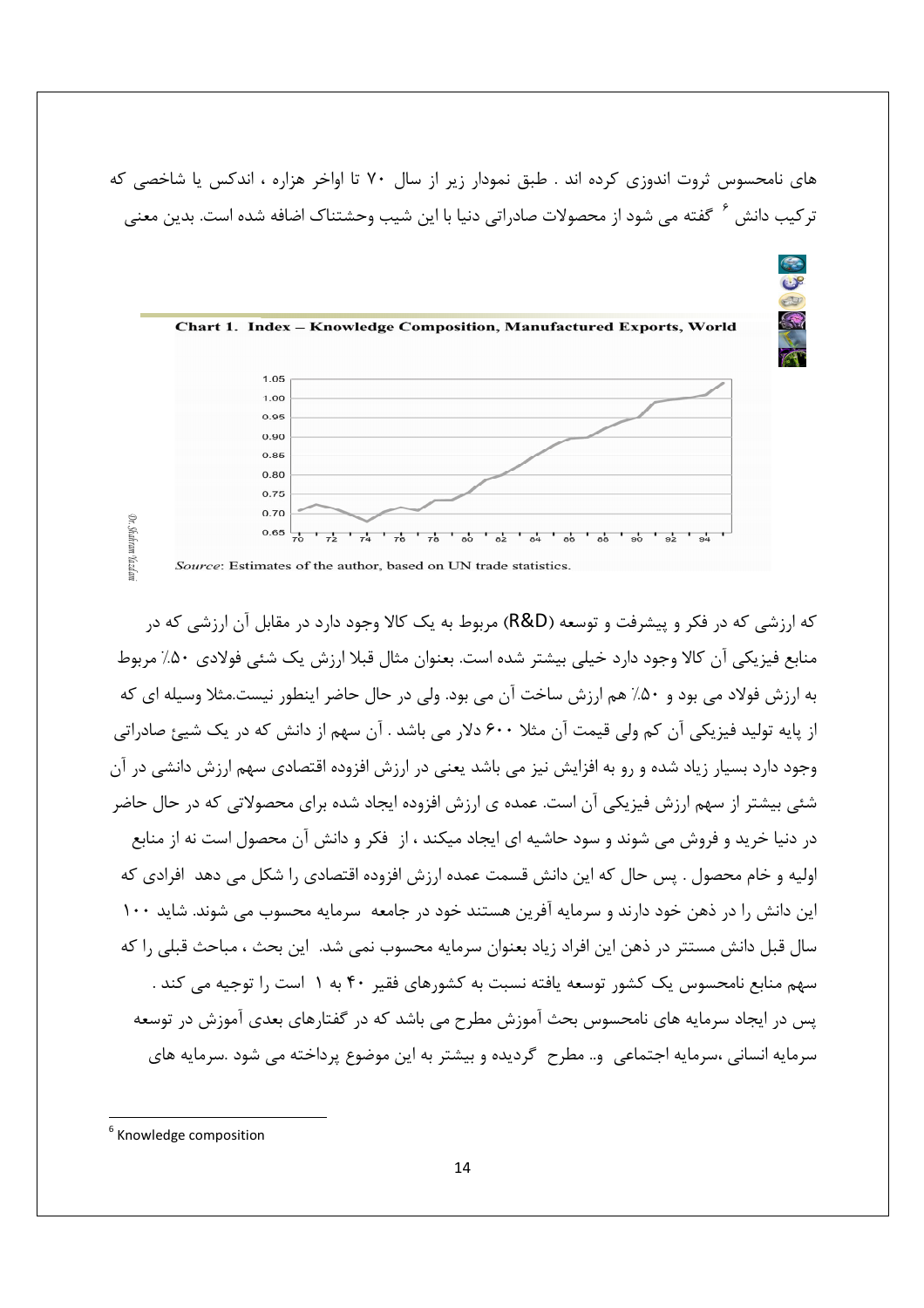انسانی به معنی آن ارزشی می باشد که در تک تک آحاد یک جامعه مستتر است ،یعنی دریک فرد در داخل یک جمع ، خانه ، دانشگاه ،کارخانه یا اجتماع یا کشور می توانیم سرمایه انسانی داشته باشیم. این ارزش بر اساس دانش ، مهارت و تجربه ای است که در فرد وجود دارد که خود باعث ایجاد ارزش افزوده در جامعه می شود. سرمایه اجتماعی (social) ارزشی است که در یک فرد معنی پیدا نمی کند و در جامعه و اجتماع مستتر است .بعضي افراد بحث سلامت را در كنار اين مسئله عنوان مي كنند كه البته يک پيش شرط بديهي مي باشد. اگر سلامت نباشد هر اندازه دانش ، مهارت و تجربه وجود داشته باشد ممکن است نتوان کاری انجام داد. در حال حاضر فقط به موضوع آموزش پرداخته می شود.

بررسی ها و مطالعات نشان می دهد که افزایش متوسط یکسال تحصیلات متوسطه در کارکنانی یک کشور، باعث افزایش۷ درصد تولید ناخالص ملی می شود که این عدد ، عدد کمی نیست. اهدافی که یک کشور در طی یک دهه برای می گذارد ممکن است ۷٪ نباشد.

به عنوان مثال طبق جدول زير آمار درآمد سالانه در كشور آمريكا براي افراد زير ديپلم بطور متوسط سالانه ٢٠ هزار دلار ، و برای فردی که مدرک استاد تمام را دارد ۹۳هزار دلار می باشد . به ازای افزایش سطح تحصیلات میزان درآمد نیز افزایش می یابد.این مسئله برای دولت معنا دارد.

# Education Level is Closely Associated with Increased Earnings

High School Dropout \$20,000/year High School Diploma \$30,000/year Bachelor's Degree \$50,000/year Master's Degree \$60,000/year Doctorate Degree \$78,000/year Professional \$93,000/year

E

ÒК. *Dr. Shahram Yazdani* Shahram Yazdar

Average Earnings, U.S., Age 25 & Older, Full-time Employment, 2000. Source: U.S. Department of Commerce, Bureau of the Census, 2001.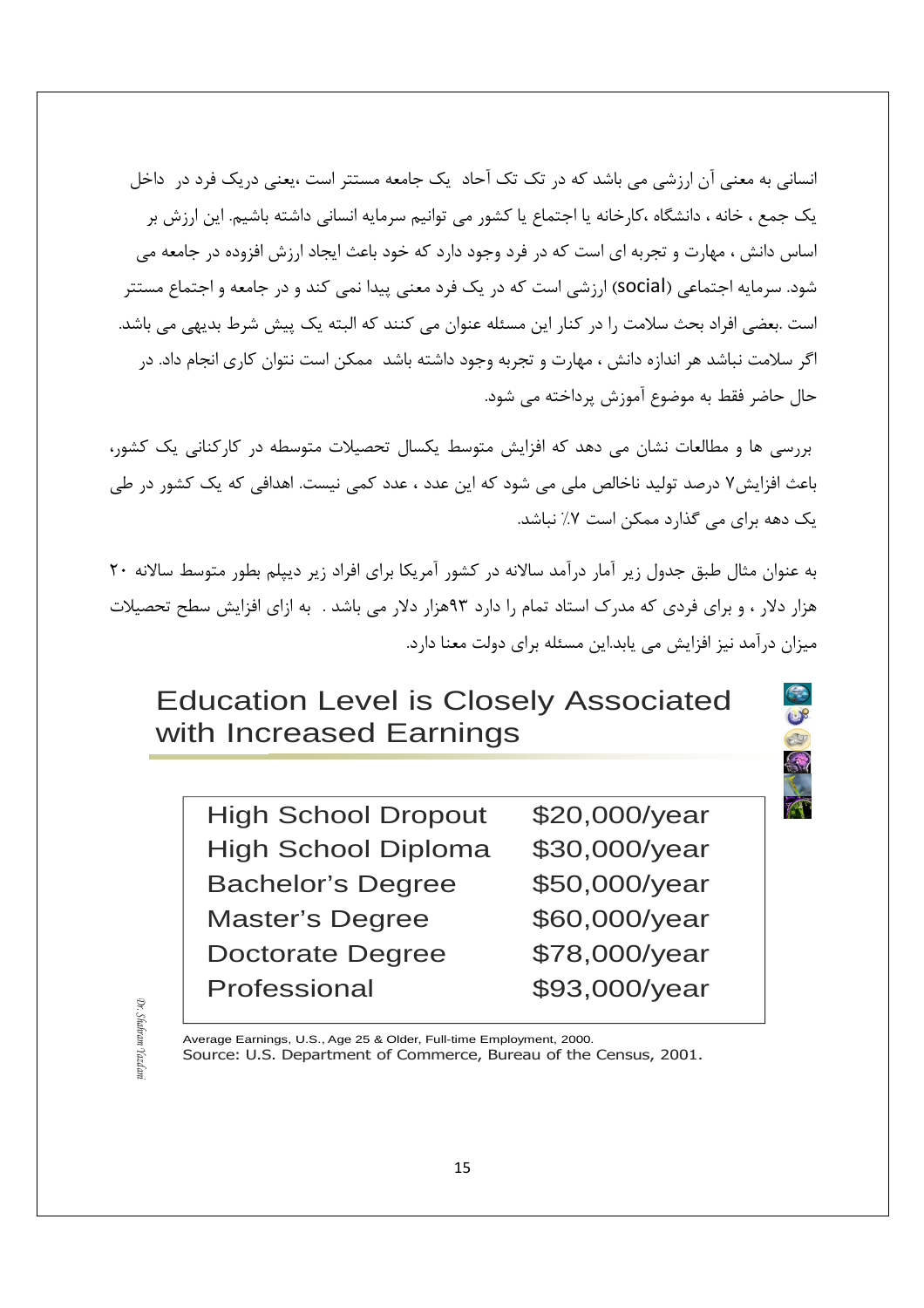و با توجه به مثال ذکر شده تفاوت درآمدی فردی که یک فوق دیپلم گرفته با یک فردی که زیر دیپلم یه تفاوت ۲ برابری است . معنای این مسئله در این جدول ملموس است . در مقایسه این دو نفر طی ۴۰ سال کار درآمد کل فردی که زیر دیپلم ۸۰۰ هزار دلار و درآمد فردی که یک فوق دیپلم دارد ۲میلیون دلار خواهد بود . چون درصد مالیات به ازای افزایش درآمد افزایش می یابد ، مالیاتی که یک زیر دیپلم در طول عمر خود به دولت آمریکا می پردازد ۸۰٫۰۰۰ دلار و برای فوق دیپلم این مبلغ ۴۰۰٫۰۰۰ می باشد. آنچه که برای فرد باقی می ماند تا خرج کند ۷۲۰ هزار دلار برای فرد زیر دیپلم و ۱۶۰۰ هزار دلار برای فرد فوق دیپلم است. این پولی فرد در جامعه خرج می کند بسیار ارزشمند است یعنی برای کسی که خرج می کند به اندازه فردی که درآمد دارد ارزش قائل هستند. این فرد که یول دارد و خرج می کند عملا دارد چرخ اقتصاد جامعه را می چرخاند.یعنی مثلا اگر فردی ۵۰۰ دلار خرج کرد یعنی پول یک هفته یک کارگر را در آورده است. پس هم مالیاتی که فرد می دهد و پول باقیمانده ای که فرد خرج میکند هر دو با ارزش و مهم هستند. فاصله بین این دو آن چیزی است که یک دولت می تواند سرمایه گذری کند تا مثلا یک زیر دیپلم را لیسانسه کند. یعنی اگر مثلا همین دولت فاصله ۸۰٫۰۰۰ دلار تا ۴۰۰٫۰۰۰ دلار را که می شود ۳۲۰٫۰۰۰ دلار را سوبسید میداد و هزینه افزایش سطح تحصیلات فرد زیر دیپلم میکرد ، ضرری نمی کرد. پس اینجا بحث حمایت دولتی از تحصیلات توجیه می شود و بايد مورد توجه قرار گيرد .

#### **HS Dropout/College Grad** Economic Comparison

|                             | Dropout   | Graduate    |
|-----------------------------|-----------|-------------|
| <b>Annual Earnings</b>      | \$20,000  | \$50,000    |
| <b>Lifetime Earnings</b>    | \$800,000 | \$2,000,000 |
| Total Fed. Taxes* \$ 80,000 |           | \$400,000   |
| <b>Total Earning</b>        |           |             |
| <b>Minus Taxes</b>          | \$720,000 | \$1,600,000 |
|                             |           |             |

Shahram' Yazda

\* Over 40 years work life

بنابراین این مسئله که تحصیلات بهتر برابر است با اقتصاد سالم و بهتر ، بحثی است که به آن اعتقاد داریم وشواهد مثبت هم در این زمینه وجود دارند.یکسری از اعداد که اعدادی تکان دهنده هستند وجود دارد برای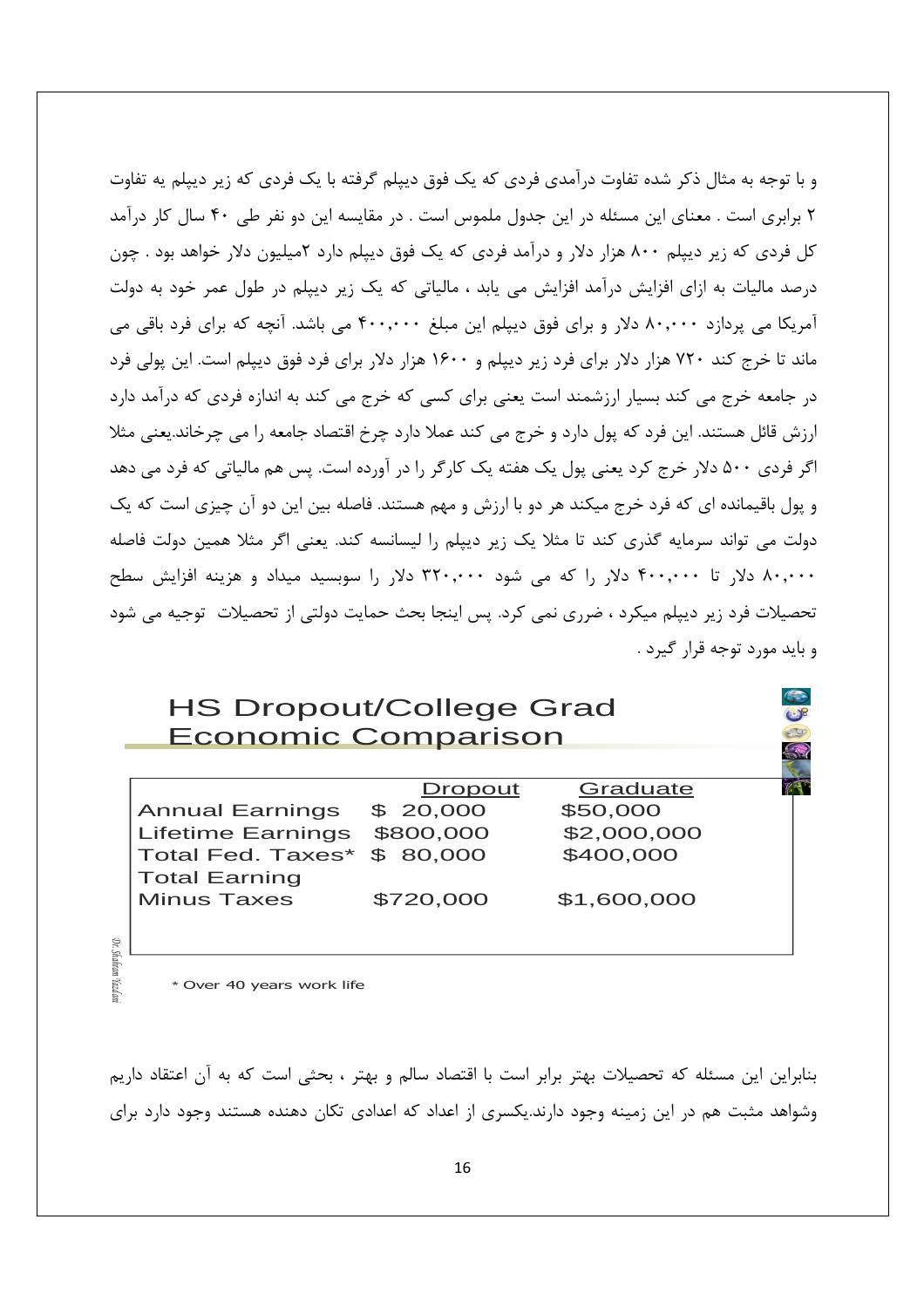مثال ۱ درصد افزایش فارغ التحصیلان دبیرستانی در کشور آمریکا 1/4 میلیارد دلار در سال صرفه جویی هزینه از طریق کاهش جرم ایجاد می کند که اگر این عدد را به سرانه بازگردانیم بین عدد ۱۱۰۰ تا ۲۱۰۰ دلار ارزش افزوده می شود. . این موضوع را در ده ها مورد دیگر بررسی کردند و دیدند که مواردی از قبیل فعالیت فرد به عنوان یک شهروند و اینکه خودش را بیمه می کند یا خیر ، چقدر کارداوطلبانه و کارهای خیریه را انجام می دهد ، زمان فعالیت فرهنگی او چگونه است . طبق جدول زیر دیده می شود که حتی رفتار فرد برای رأی دادن با افزايش تحصيلات افزايش پيدا مي كند .

#### **Voting Behavior By Educational Attainment**

|                    | 1-3 years 4 years |             | 4 years     |
|--------------------|-------------------|-------------|-------------|
|                    | High School       | High School | $College++$ |
| <b>US Congress</b> |                   |             |             |
| 1974               | 25%               | 42%         | 59%         |
| 1994               | 13%               | 31%         | 57%         |
| Presidential       |                   |             |             |
| 1964               | 61%               | 76%         | 86%         |
| 1984               | 29%               | 49%         | 75%         |
| 1992               | 27%               | 50%         | 79%         |

کسی که ۴ سال تحصیلات دبیرستانی دارد میزان مشارکت در انتخابات وی دو برابر می شود . و یا بررسی دیگر نشان میدهد اگر فردی درجات تحصیلات دانشگاهی داشته باشد ۳۰۰ درصد احتمال اینکه بیمه سلامت را خودش بدهد بیشتر است .متعاقب اینکه افراد خود بیمه نشوند درمملکت ایران کمیته امام خمینی و در آمریکا مدیکر <sup>۷</sup>و یا مدیکید^ ایجاد می شود و عملاً از دولت سوبسید دریافت می کنند. طبق جدول زیر افرادی که بیمه سلامت ندارند با سطح تحصیلات مشاهده می شود. از بین افراد زیر دیپلم ۲۷٪ کسانی هستند که هیچ گونه پوشش بیمه ای ندارند و عملا به نوعی دولت را آزار خواهند داد.  $\bigoplus_{i=1}^{\infty}$ 

People Without Health Insurance by<br>Education Level, 1999

|                    | W/O Health Insurance |  |  |  |
|--------------------|----------------------|--|--|--|
| No HS Diploma      | 27%                  |  |  |  |
| <b>HS Graduate</b> | 18%                  |  |  |  |
| Some College       | 15%                  |  |  |  |
| AA Degree          | 1.3%                 |  |  |  |
| Bachelors or Above | 8%                   |  |  |  |
|                    |                      |  |  |  |

Source: U.S. Census Bureau, Current Population Survey, March 2000

<sup>7</sup> -Medicare

Dr. Shahram Yazdan

<sup>8</sup>-Medicaid

: Suiten Stad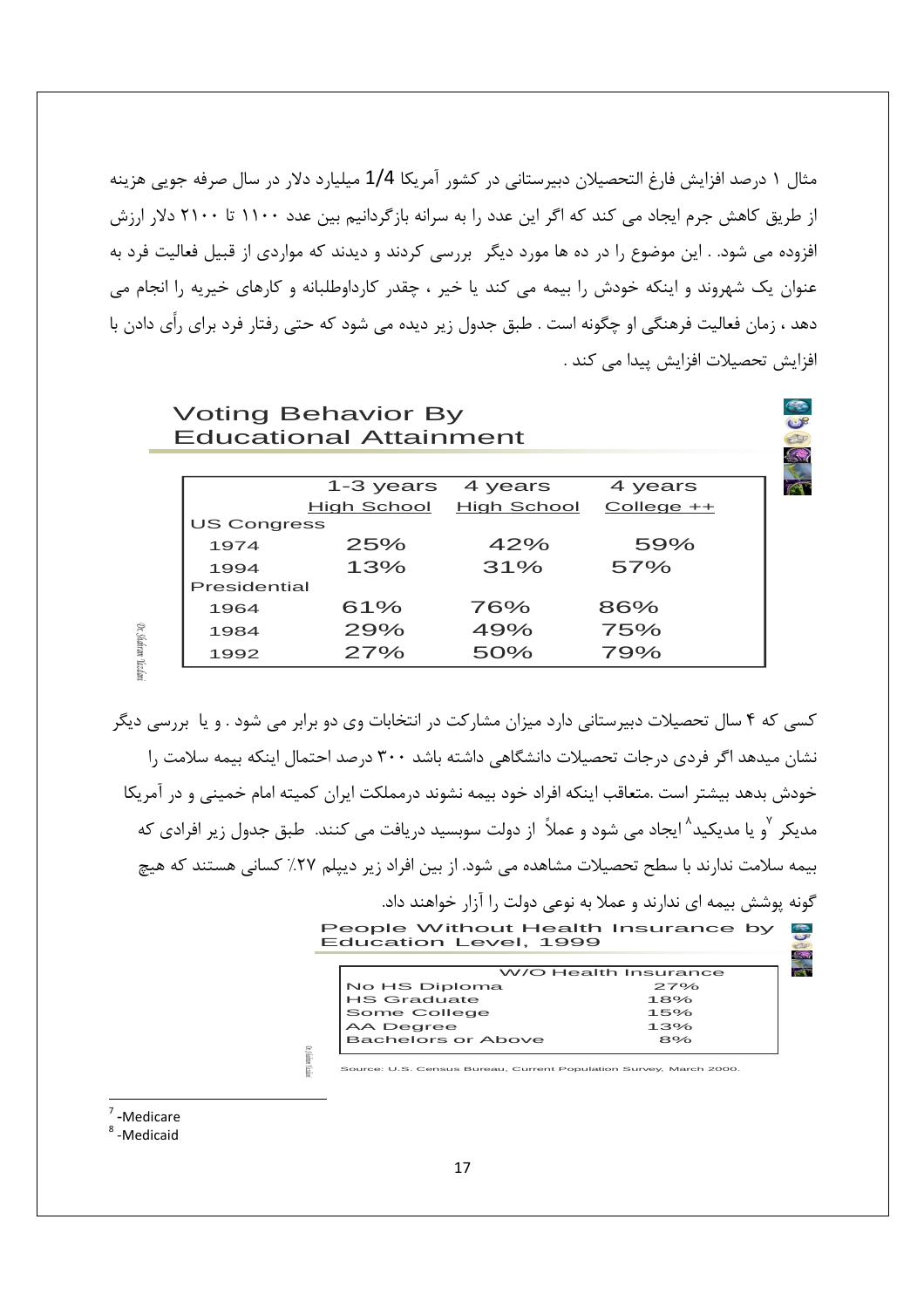در رابطه با موضوع سطح تحصیلات با سطح سلامت فرد ، با انواع مختلف بیماری ها بررسی های متعددی انجام شده است که ارتباط مثبت وجود دارد .خانواده هایی که سطح تحصیلات بالاتر دارنداز سال های سلامت بیشتر و سطح سلامت بالاتری برخوردار هستند.دو مورد که در جامعه ما کمتر مطرح می شود ولی از اهمیت بسزایی برخوردار است فعالیت داوطلبانه می باشد .صدقات و اهدا و خیریه در ایران به شکل سنتی آن وجود دارند. اما فعالیت های داوطلبانه در خیلی از کشورها شدیدا مهم تلقی شده و کار ارزشی محسوب می گردد و حتی به عنوان یک شاخص سرمایه اجتماعی نیز محسوب می شود فعالیت های داوطلبانه است. فعالیت هایی که فرد خارج از فعالیت های کاری الزامی خود در رابطه با کمک به شهروندان و دیگر اعضاء جامعه خود انجام میدهد. این کار در خیلی از کشورهای غربی انجام شده و مشاهده شده است حدود دو سوم (۲/۳ ) از کسانی که دانشگاه خود را تمام می کنند به نوعی در طول سال برای جامعه خودشان کار داوطلبانه غیر شغلی انجام می دهند که این عدد در افراد فارغ التحصیل از دوره دبیرستان ۳۰ تا ۴۰ درصد می باشد .

طبق نمودار زیر متوسط تعداد ساعات کاری داوطلبانه برای فردی که تحصیلات ابتدایی دارد خیلی پایین است ، در فردی که تحصیلات دبیرستانی دارد این عدد ۴ ساعت و در ۴۳ درصد از افراد انجام می شود و تا سطح بالاتر که مشاهده مے فرمایید که اعداد قابل توجهے هستند .

#### **Percent of Adult Population Doing** Volunteer Work, 1998

|                             | % of Population | Average #  |
|-----------------------------|-----------------|------------|
|                             | Volunteering    | Hours/Week |
| <b>Elementary School</b>    | 30%             |            |
| Some High School            | 43%             | 3.9 Hours  |
| <b>HS Graduate</b>          | 43%             | 2.8 Hours  |
| Trade, Technical,           |                 |            |
| <b>Business School Grad</b> | 54%             | 3.5 Hours  |
| <b>College Graduate</b>     | 68%             | 3.1 Hours  |
|                             |                 |            |

 $\mathbb{Q}$ Shahram Yazdar

Source: Saxon-Harrold, Susan K.E., Murray Weitzman, and the Gallup Organization, Inc. Giving and Volunteering in<br>the United States: 1999 Edition. (Copyright and published by INDEPENDENT SECTOR, Washington, D.C., 2000.

بحث کمک های نقدی یا کارهای خیریه را که به عنوان یک شاخصه سرمایه اجتماعی نیز محسوب می شود . و اگر درآمد یک خانواده طبق جدول زیر باشد مقدار کلی که این خانواده به دلار کار خیریه را انجام می دهد از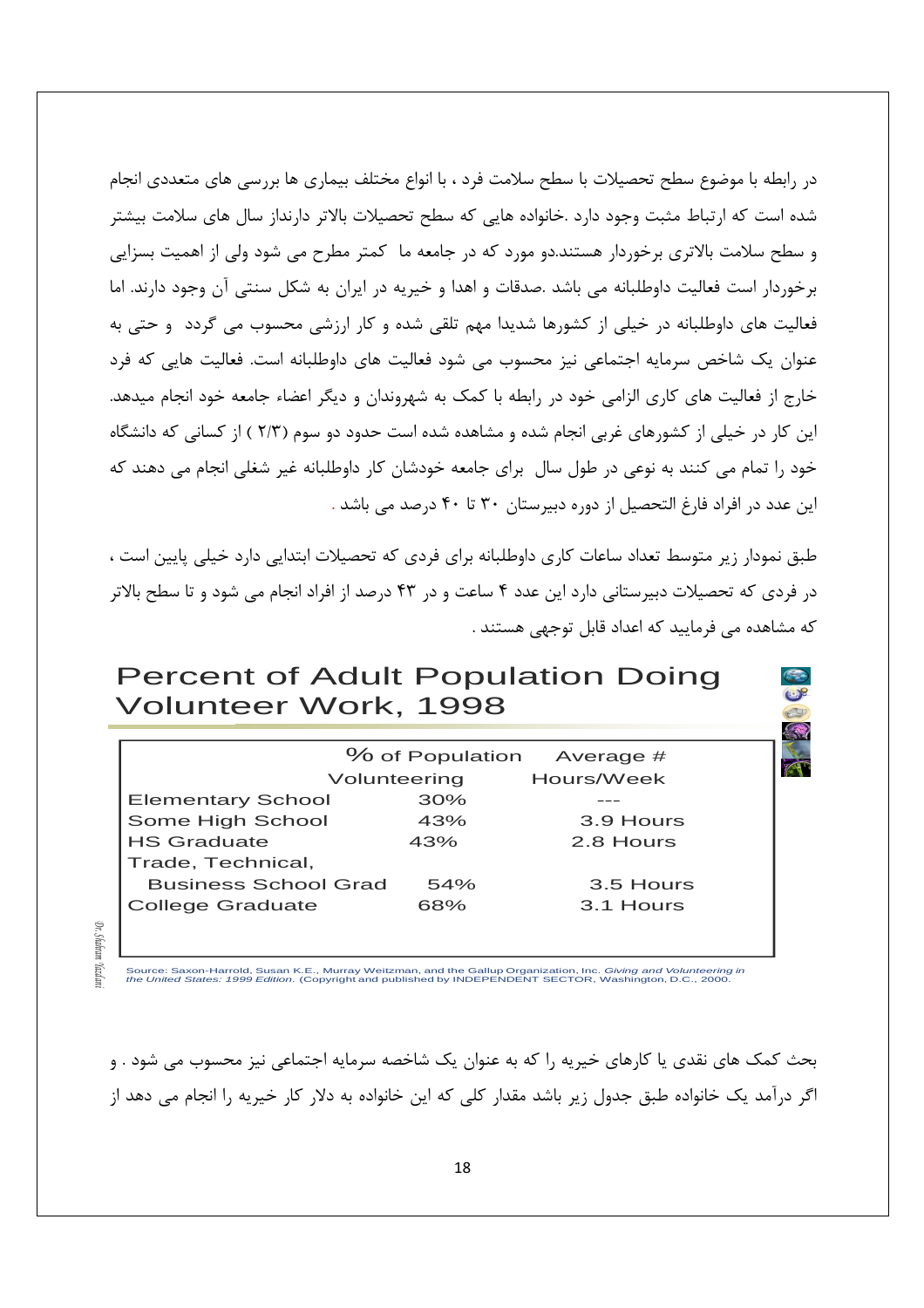۳۲۹ دلار به ۲۵۰۰ دلار می رسد که کاملاً این اعداد اثبات شده است. و حدود ۲ تا ۵ درصد درآمد خانواده ها صرف کار خیریه می شود که در مملکت ما با وجود داشتن مذهب و رویکرد شرعی اعداد بالاتری را نشان می دهد .

### **Charitable Contributions by** Household Income, 1998

| Household Income<br>All Contributing Households |                  |                       |  |  |  |
|-------------------------------------------------|------------------|-----------------------|--|--|--|
|                                                 | Average \$\$\$\$ | % of Household Income |  |  |  |
| Under \$10,000                                  | 329              | $5.2\%$               |  |  |  |
| $$10,000 - 19,999$                              | 495              | 3.3%                  |  |  |  |
| $$20,000 - 29,999$                              | 552              | 2.2%                  |  |  |  |
| $$40,000 - 49,999$                              | 951              | 2.1%                  |  |  |  |
| $$75,000 - 99,999$                              | 1394             | 2.6%                  |  |  |  |
| \$100,000 & up                                  | 2550             | 2.2%                  |  |  |  |
|                                                 |                  |                       |  |  |  |
|                                                 |                  |                       |  |  |  |

طبق جدول زیر موارد و موضوعات متعددی را در این زمینه داریم که مشاهده می کنید .

2

A

 $\bigcirc$  $\frac{1}{2}$ 

E R

# **Charitable Contributions, 1998**

|                               | $%$ of            | Average             |
|-------------------------------|-------------------|---------------------|
| <b>Type of Charity</b>        | <b>Households</b> | \$\$\$ Contribution |
|                               |                   |                     |
| Arts, Culture                 | 11.4%             | \$221               |
| Education                     | 12.6%             | \$382               |
| Environment                   | 12.4%             | \$194               |
| Health                        | 20.8%             | \$234               |
| <b>Human Services</b>         | 27.3%             | \$250               |
| <b>Public, Social Benefit</b> | $11.1\%$          | \$134               |
| <b>Youth Development</b>      | 21.4%             | \$174               |
|                               |                   |                     |

Dr. Shahram Yazdan

Dr. Shahram Yazdan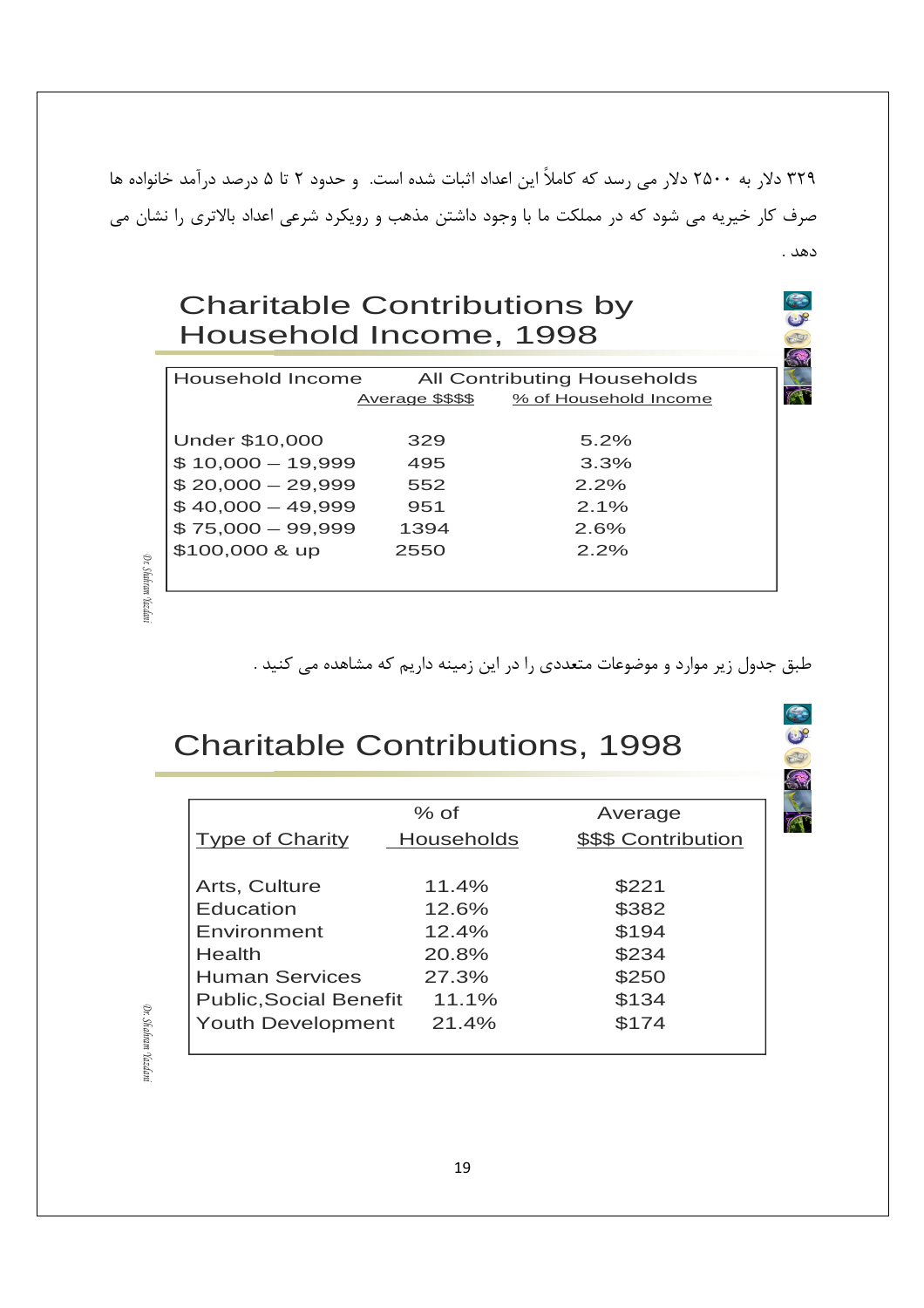افرادی که سطح تحصیلات بالایی دارند فعالیت های تفریحی و فرهنگی بیشتری دارند . تفریحی از جمله فیلم و ورزش و فعالیت های فرهنگی از جمله موزه و تئاًتر که اعداد متفاوت از ۶درصد تا ۷۰ درصد وجود دارد . در این مبحث، موضوع سرمايه فرهنگي مطرح مي شود

> $-8$ E

# % of Participation in Leisure Activities by Education, 1997

| <b>Education Level</b>  | Attendance/Participation |     |     |     |                                        |
|-------------------------|--------------------------|-----|-----|-----|----------------------------------------|
|                         |                          |     |     |     | Movies Sports Exercise Home Improvem't |
|                         |                          |     |     |     |                                        |
|                         |                          | 14% | 13% | 46% | 40%                                    |
| Some HS                 | 52%                      | 25% | 66% | 59% |                                        |
| <b>HS Graduate</b>      | 62%                      | 38% | 74% | 65% |                                        |
| Some College            |                          | 78% | 48% | 81% | 71%                                    |
| <b>College Graduate</b> | 82%                      | 59% | 87% | 76% |                                        |
|                         |                          |     |     |     |                                        |
| <b>Grade School</b>     |                          |     |     |     |                                        |

Source: U.S. National Endowment for the Arts, 1997 Survey of Public Participation in the Arts, Research Division Report No. 39, December 1998.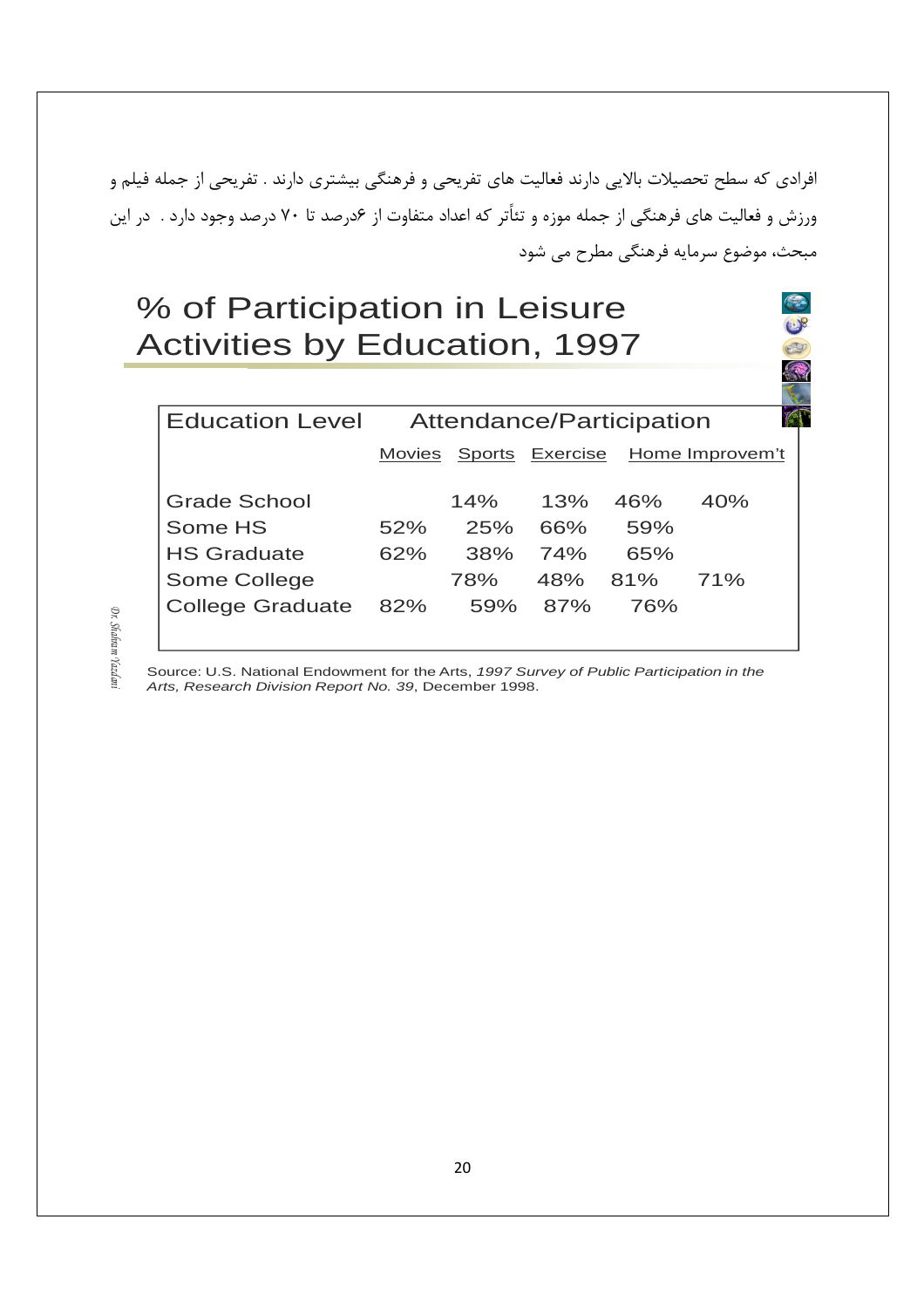#### **Cultural Events Attendance & Education Level, 1997**

 $(18)$ 

| Attendance at least once in past 12 months |              |       |                |                   |  |  |  |
|--------------------------------------------|--------------|-------|----------------|-------------------|--|--|--|
|                                            | <b>Music</b> | Opera | <b>Theatre</b> | <b>Art Museum</b> |  |  |  |
|                                            |              |       |                |                   |  |  |  |
| <b>Grade School</b>                        | 2%           |       | 3%             | 6%                |  |  |  |
| Some HS                                    | 3%           | $2\%$ | 7%             | 14%               |  |  |  |
| <b>HS Graduate</b>                         | 7%           | 2%    | 9%             | 25%               |  |  |  |
| College Grad 21%                           |              | 10%   | 28%            | 58%               |  |  |  |
| Grad. School 28%                           |              | 14%   | 37%            | 70%               |  |  |  |
|                                            |              |       |                |                   |  |  |  |

Dr. Shahram

Source: U.S. National Endowment for the Arts, 1997 Survey of Public Participation in

r Yazdan the Arts, Research Division Report No. 39, 1998.

شکل و شاکله خانواده و اینکه خانواده مطلوب و رسمی چگونه هستند دارای اهمیت است که البته این آمار قطعا در کشور ما به این شکل معنا ندارد . در افراد زیر دیپلم و ترک تحصیل در آمریکا هستند ، ۲/۳ فرزندان آن ها (فرزند اول) قبل از ازدواج به دنیا می آیند و البته برای افرادی که مدرک دانشگاهی دارند ۱۰ درصد افراد آنها فرزندان قبل از ازدواج به دنیا می آیند. در رابطه با این مسئله مطالعات زیادی انجام شد ،اینکه بالاخره یک خانواده رسمی باشد یا غیر رسمی چه تأثیری روی رشد بچه های خانواده و تربیت آن ها دارد . خود این قضیه اثر ارزش اقتصادی بزرگی دارد که یک خانواده باثبات در سطوح بالاتر تحصیلات می باشد. این مسئله خیلی در ایران تعمیم پیدا نمی کند. تک عامل مهمی که سطح سلامت یک جامعه ۱٫ رقم می زند سطح تحصیلات مادر خانواده در سن باروری است و از شاخص های دیگر ازجمله تعداد پزشک و پرستار و ضریب اشغال تخت و بودجه کشور و … مهم تر است . اینکه مادر خانواده چند کلاس سواد دارد و با افزایش سطوح تحصیلات ، مراقبتهای قبل از زایمان بهتری دریافت می کنند. و این مراقبتها زودتر شروع می شوند.